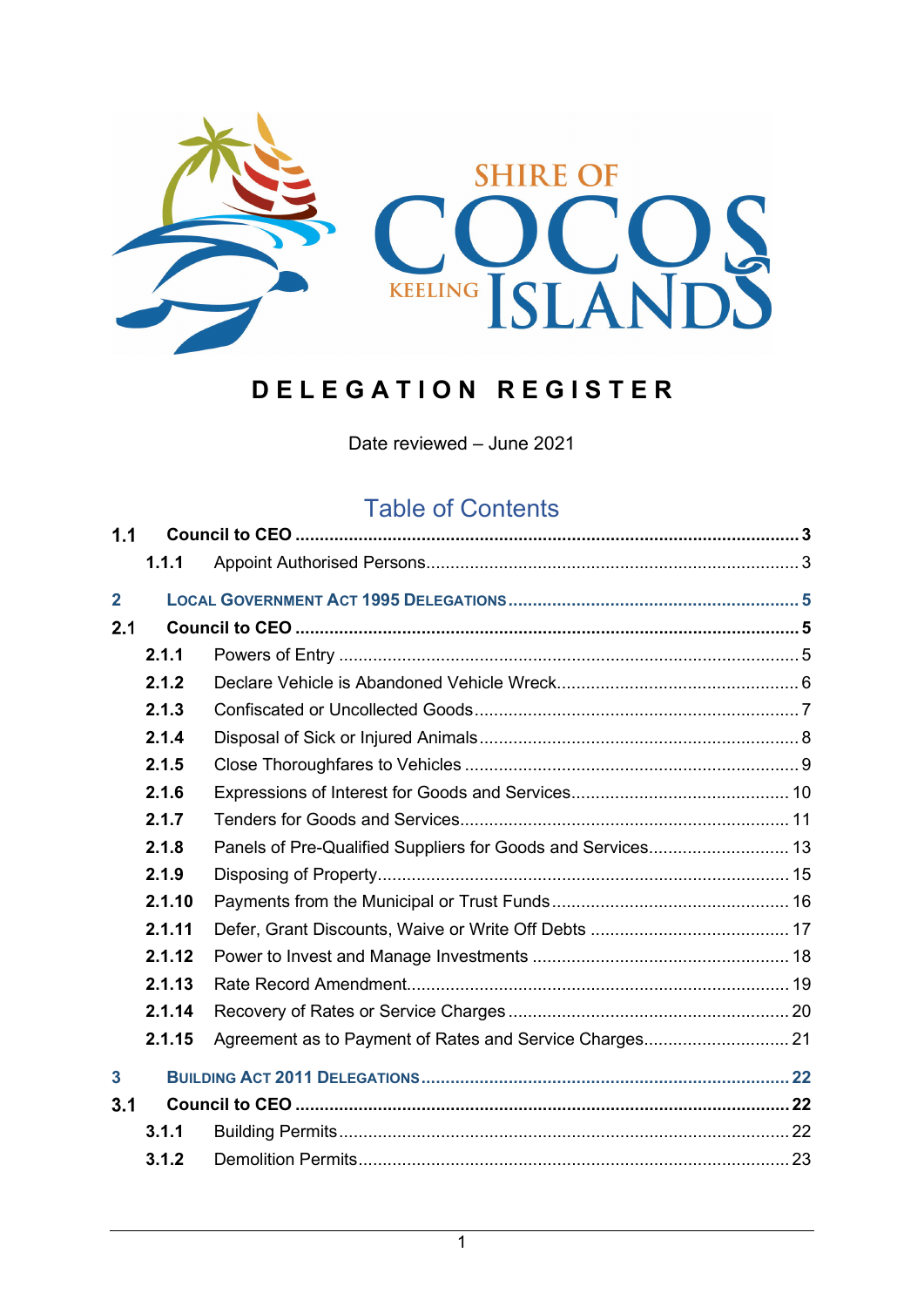|                  | 3.1.3 |  |
|------------------|-------|--|
|                  | 3.1.4 |  |
|                  | 3.1.5 |  |
| $\blacktriangle$ |       |  |
| 4.1              |       |  |
|                  |       |  |
| 5                |       |  |
| 5.1              |       |  |
|                  |       |  |
|                  |       |  |
| 6                |       |  |
| 6.1              |       |  |

| June 2019 – Adopted by Council at the Ordinary Meeting of Council on 26 June<br>2019 |
|--------------------------------------------------------------------------------------|
| May 2020 – Adopted by Council at the Ordinary Meeting of Council on 20 May 2020      |
| June 2021 – Adopted by Council at the Ordinary Meeting of Council on 30 June<br>2021 |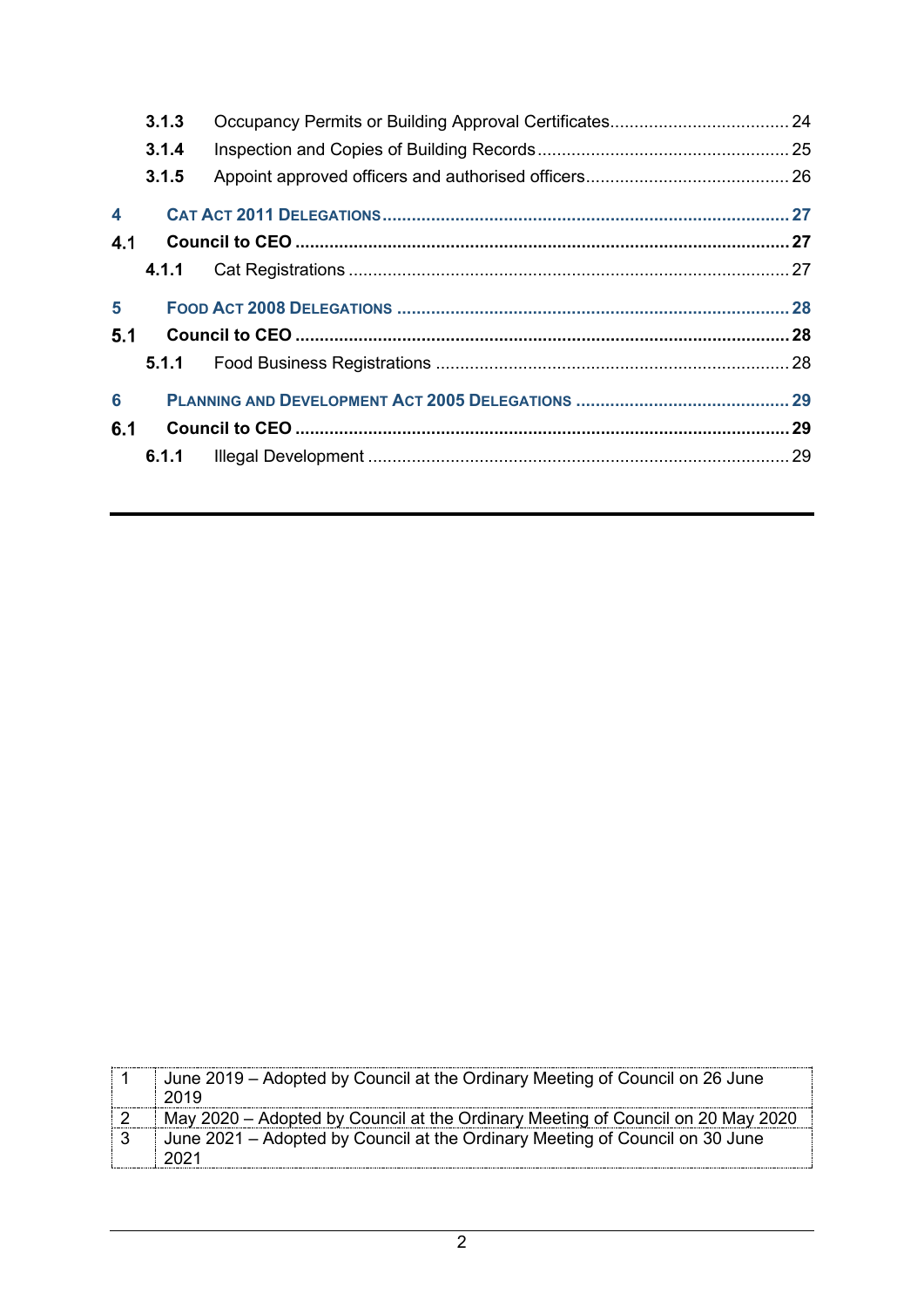## <span id="page-2-0"></span>**1.1 Council to CEO**

### <span id="page-2-1"></span>**1.1.1 Appoint Authorised Persons**

| Delegator:<br>Power / Duty assigned in<br>legislation to:                                                                                                        | <b>Local Government</b>                                                                                                                                                                                                                                                                                                                                                                                                                                                                                                                                                                                                                                                            |
|------------------------------------------------------------------------------------------------------------------------------------------------------------------|------------------------------------------------------------------------------------------------------------------------------------------------------------------------------------------------------------------------------------------------------------------------------------------------------------------------------------------------------------------------------------------------------------------------------------------------------------------------------------------------------------------------------------------------------------------------------------------------------------------------------------------------------------------------------------|
| <b>Express Power to</b><br>Delegate:<br>Power that enables a delegation<br>to be made                                                                            | Local Government Act 1995:<br>s.5.42 Delegation of some powers or duties to the CEO<br>s.5.43 Limitations on delegations to the CEO<br>Building Act 2011:<br>s.127(1) & (3) Delegation: special permit authorities and local government<br>Cat Act 2011:<br>s.44 Delegation by local government<br>Food Act 2008:<br>s.118Functions of enforcement agencies and delegation<br>(2)(b) Enforcement agency may delegate a function conferred on it<br>(3) Delegation subject to conditions [s.119] and guidelines adopted<br>[s.120]<br>(4) Sub-delegation permissible only if expressly provided in regulations<br>Planning and Development Act 2005:<br>Section 214(2), (3) and (5) |
| <b>Express Power or Duty</b>                                                                                                                                     | Local Government Act 1995:                                                                                                                                                                                                                                                                                                                                                                                                                                                                                                                                                                                                                                                         |
| Delegated:                                                                                                                                                       | s.3.24 Authorising persons under this subdivision [Part 3, Division 3,<br>Subdivision 2 - Certain provisions about land]<br>s.9.10 Appointment of authorised persons                                                                                                                                                                                                                                                                                                                                                                                                                                                                                                               |
|                                                                                                                                                                  | Building Act 2011:                                                                                                                                                                                                                                                                                                                                                                                                                                                                                                                                                                                                                                                                 |
|                                                                                                                                                                  | s.96(3) authorised persons<br>s.99(3) Limitation on powers of authorised person                                                                                                                                                                                                                                                                                                                                                                                                                                                                                                                                                                                                    |
|                                                                                                                                                                  | Cat Act 2011:<br>s. 48 Authorised persons                                                                                                                                                                                                                                                                                                                                                                                                                                                                                                                                                                                                                                          |
|                                                                                                                                                                  | Food Act 2008:                                                                                                                                                                                                                                                                                                                                                                                                                                                                                                                                                                                                                                                                     |
|                                                                                                                                                                  | s.122(1) Appointment of authorised officers<br>s.126(6), (7) and (13) Infringement Officers                                                                                                                                                                                                                                                                                                                                                                                                                                                                                                                                                                                        |
|                                                                                                                                                                  | Planning and Development Act 2005:<br>Section 214(2), (3) and (5)                                                                                                                                                                                                                                                                                                                                                                                                                                                                                                                                                                                                                  |
| Delegate:                                                                                                                                                        | <b>Chief Executive Officer</b>                                                                                                                                                                                                                                                                                                                                                                                                                                                                                                                                                                                                                                                     |
| <b>Function:</b><br>This is a precis only.<br>Delegates must act with full<br>understanding of the<br>legislation and conditions<br>relevant to this delegation. | 1.<br>Authority to appoint persons or classes of persons as<br>authorised persons for the purpose of fulfilling prescribed<br>functions within the <b>Local Government Act 1995</b> and its<br>subsidiary legislation, including Local Government Act<br>Regulations, the Local Government (Miscellaneous<br>Provisions) Act 1960 and Local Laws made under the Local<br>Government Act. [s.3.24 and s.9.10].                                                                                                                                                                                                                                                                      |
|                                                                                                                                                                  | 2.<br>Authority to appoint authorised person for the purposes of<br>fulfilling the functions of an authorised person under the Cat<br>Act 2011, Building Act 2011 (refer Building Reg.5), Food<br>Act 2008 and Planning and Development Act 2005.                                                                                                                                                                                                                                                                                                                                                                                                                                  |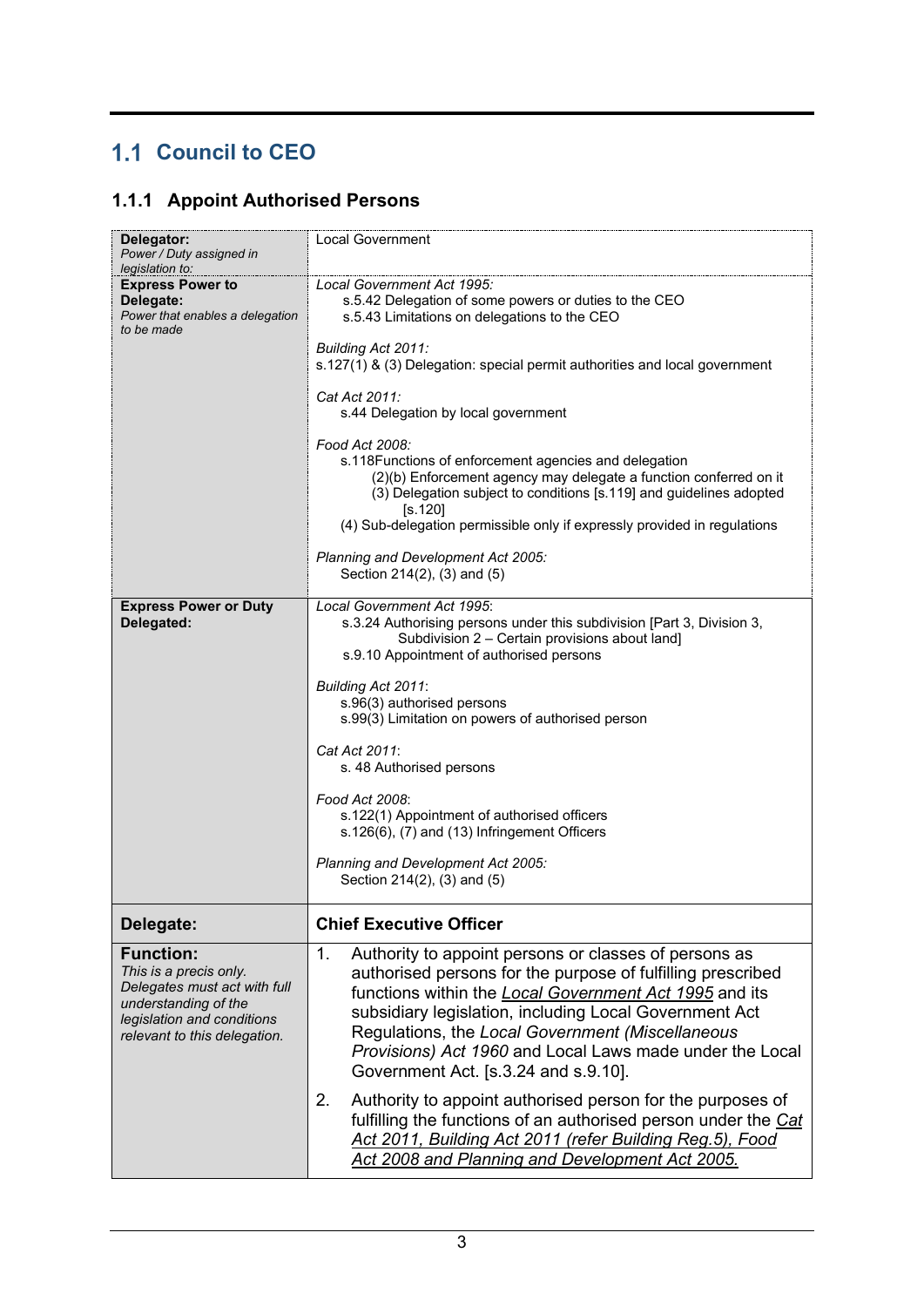|                                                  | 3. | Authority to appoint 'authorised officers' under Regulation<br>70(2) of the <b>Building Regulations 2012</b> and section 9.16 of<br>the Local Government Act 1995 for the purposes of issuing<br>Building Act 2011 Infringement Notices in accordance with<br>section 6(b) of the Criminal Procedures Act 2004.<br>(Building Reg.70(2) prescribes s.9.10(1) of the Local Government Act<br>1995 as the enabling power for appointment of 'authorised officers'.) |
|--------------------------------------------------|----|------------------------------------------------------------------------------------------------------------------------------------------------------------------------------------------------------------------------------------------------------------------------------------------------------------------------------------------------------------------------------------------------------------------------------------------------------------------|
| <b>Council Conditions</b><br>on this Delegation: | a. | A register of Authorised Persons is to be maintained as a<br><b>Local Government Record.</b>                                                                                                                                                                                                                                                                                                                                                                     |
|                                                  | b. | Only persons who are appropriately qualified and trained<br>may be appointed as Authorised persons.                                                                                                                                                                                                                                                                                                                                                              |
| <b>Express Power to Sub-</b><br>Delegate:        |    | Local Government Act 1995:<br>s.5.44 CEO may delegate some powers and duties to other employees                                                                                                                                                                                                                                                                                                                                                                  |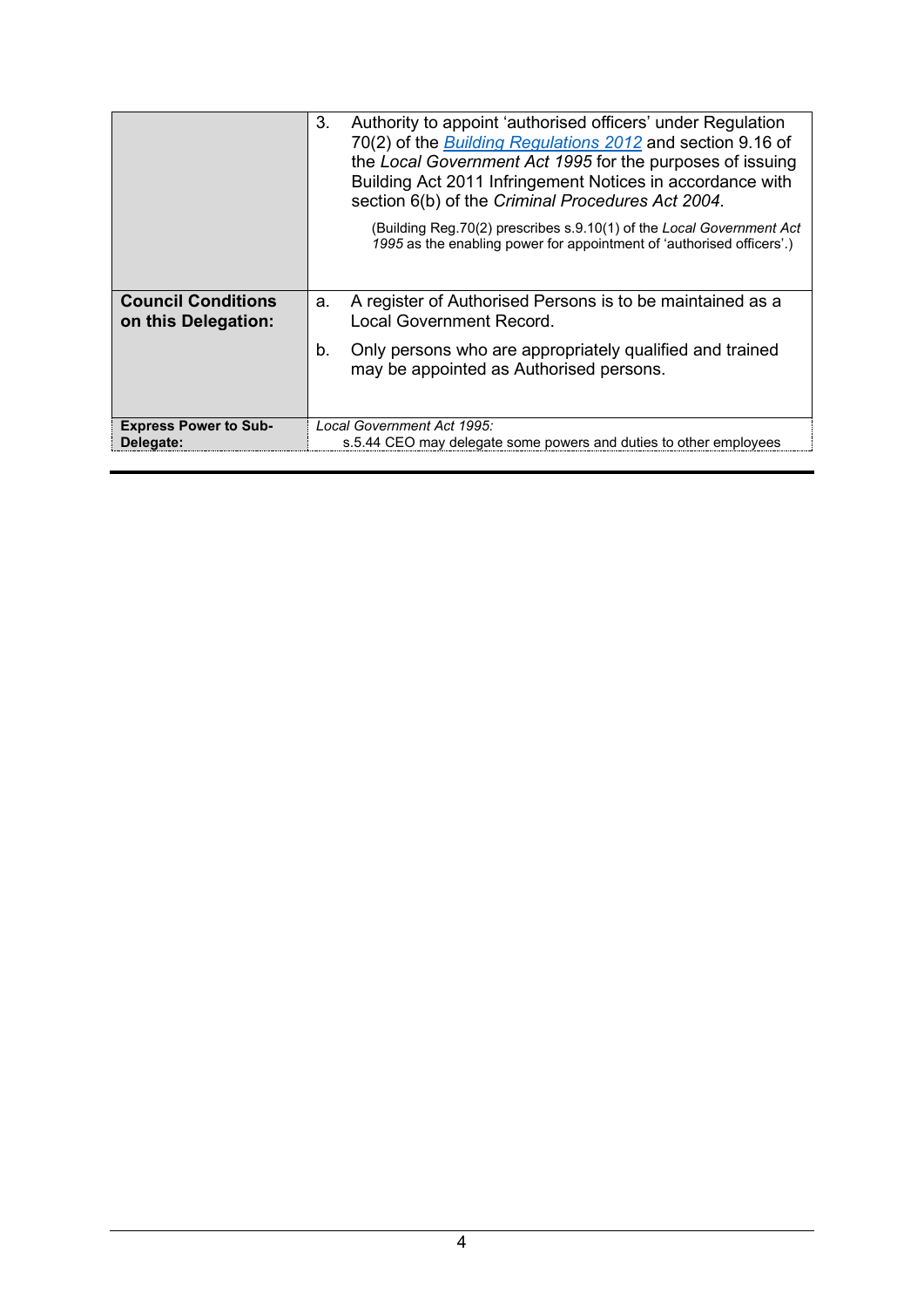# <span id="page-4-0"></span>**2 Local Government Act 1995 Delegations**

## <span id="page-4-1"></span>2.1 Council to CEO

### <span id="page-4-2"></span>**2.1.1 Powers of Entry**

| Delegator:<br>Power / Duty assigned in<br>legislation to:                                                                                                        | <b>Local Government</b>                                                                                                                                                                                                                                                                                                                                                                                                                                                                                                                     |
|------------------------------------------------------------------------------------------------------------------------------------------------------------------|---------------------------------------------------------------------------------------------------------------------------------------------------------------------------------------------------------------------------------------------------------------------------------------------------------------------------------------------------------------------------------------------------------------------------------------------------------------------------------------------------------------------------------------------|
| <b>Express Power to</b><br>Delegate:<br>Power that enables a delegation<br>to be made                                                                            | Local Government Act 1995:<br>s.5.42 Delegation of some powers or duties to the CEO<br>s.5.43 Limitations on delegations to the CEO                                                                                                                                                                                                                                                                                                                                                                                                         |
| <b>Express Power or Duty</b><br>Delegated:                                                                                                                       | Local Government Act 1995:<br>s.3.28 When this Subdivision applies<br>s.3.32 Notice of entry<br>s.3.33 Entry under warrant<br>s.3.34 Entry in an emergency<br>s.3.36 Opening fences                                                                                                                                                                                                                                                                                                                                                         |
| Delegate:                                                                                                                                                        | <b>Chief Executive Officer</b>                                                                                                                                                                                                                                                                                                                                                                                                                                                                                                              |
| <b>Function:</b><br>This is a precis only.<br>Delegates must act with full<br>understanding of the<br>legislation and conditions<br>relevant to this delegation. | Authority to exercise Powers of Entry to enter onto land to<br>1.<br>perform any of the local Government functions under this<br>Act, other than entry under a Local Law [s.3.28].<br>2.<br>Authority to give notice of entry [s.3.32].<br>3.<br>Authority to seek and execute an entry under warrant<br>$[s.3.33]$ .<br>Authority to execute entry in an emergency, using such<br>4.<br>force as is reasonable $[s.3.34(1)$ and $(3)]$ .<br>5 <sub>1</sub><br>Authority to give notice and effect entry by opening a fence<br>$[s.3.36]$ . |
| <b>Council Conditions</b>                                                                                                                                        | Delegated authority may only be used where there is<br>a.                                                                                                                                                                                                                                                                                                                                                                                                                                                                                   |
| on this Delegation:                                                                                                                                              | imminent or substantial risk to public safety or property.                                                                                                                                                                                                                                                                                                                                                                                                                                                                                  |
| <b>Express Power to Sub-</b><br>Delegate:                                                                                                                        | Local Government Act 1995:<br>s.5.44 CEO may delegate some powers and duties to other employees                                                                                                                                                                                                                                                                                                                                                                                                                                             |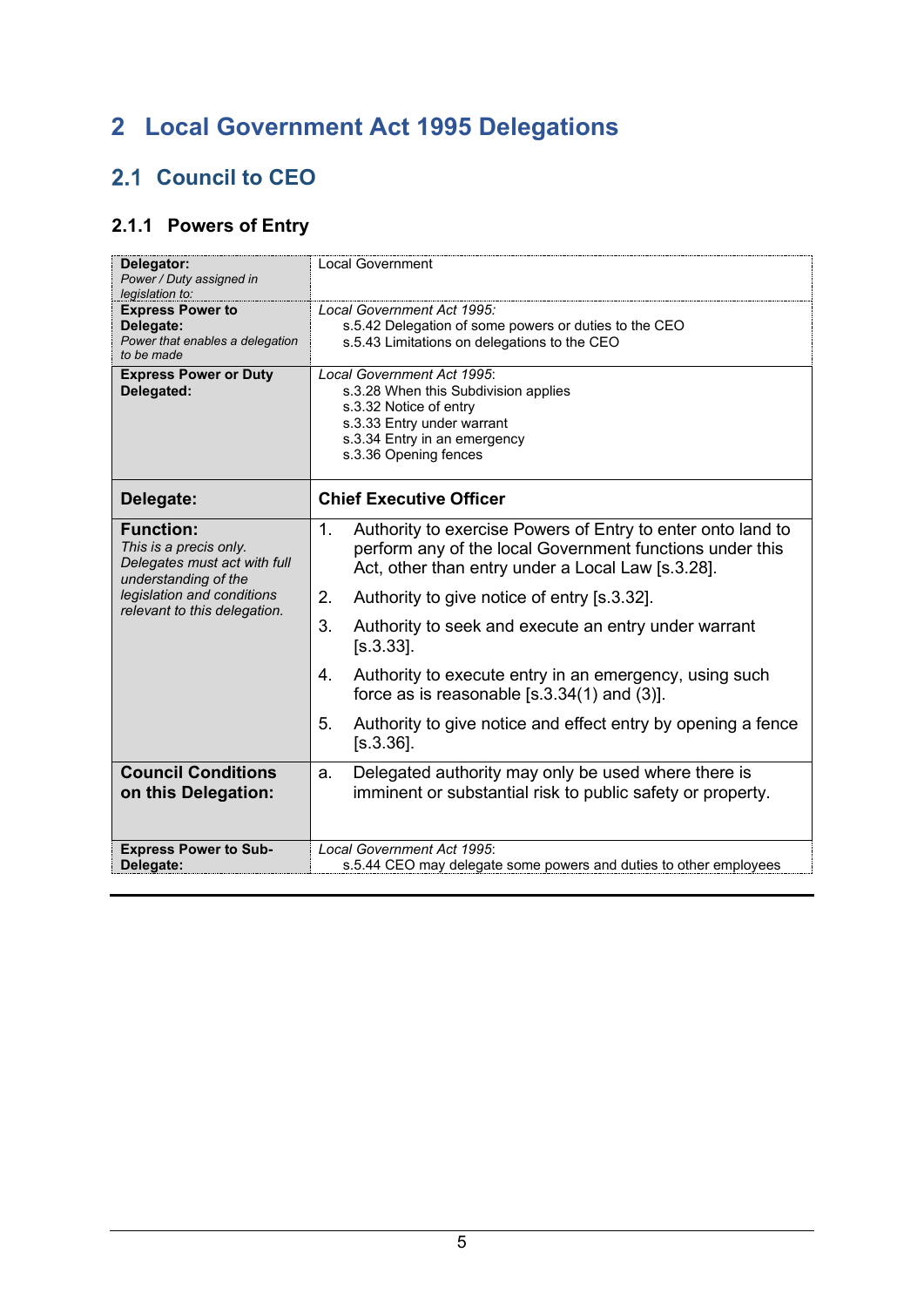#### <span id="page-5-0"></span>**2.1.2 Declare Vehicle is Abandoned Vehicle Wreck**

| Delegator:<br>Power / Duty assigned in<br>legislation to:                                                                                                        | Local Government                                                                                                                                                                                                           |
|------------------------------------------------------------------------------------------------------------------------------------------------------------------|----------------------------------------------------------------------------------------------------------------------------------------------------------------------------------------------------------------------------|
| <b>Express Power to</b><br>Delegate:<br>Power that enables a delegation<br>to be made                                                                            | Local Government Act 1995:<br>s.5.42 Delegation of some powers or duties to the CEO<br>s.5.43 Limitations on delegations to the CEO                                                                                        |
| <b>Express Power or Duty</b><br>Delegated:                                                                                                                       | Local Government Act 1995:<br>s.3.40A(4) Abandoned vehicle wreck may be taken                                                                                                                                              |
| Delegate:                                                                                                                                                        | <b>Chief Executive Officer</b>                                                                                                                                                                                             |
| <b>Function:</b><br>This is a precis only.<br>Delegates must act with full<br>understanding of the<br>legislation and conditions<br>relevant to this delegation. | 1.<br>Declare that an impounded vehicle is an abandoned<br>vehicle wreck $[s.3.40A(4)].$                                                                                                                                   |
| <b>Council Conditions</b><br>on this Delegation:                                                                                                                 | Disposal of a declared abandoned vehicle wreck to be<br>a.<br>undertaken in accordance with Delegated Authority 1.2.6<br>Disposing of Confiscated or Uncollected Goods or<br>alternatively, referred for Council decision. |
| <b>Express Power to Sub-</b><br>Delegate:                                                                                                                        | Local Government Act 1995:<br>s.5.44 CEO may delegate some powers and duties to other employees                                                                                                                            |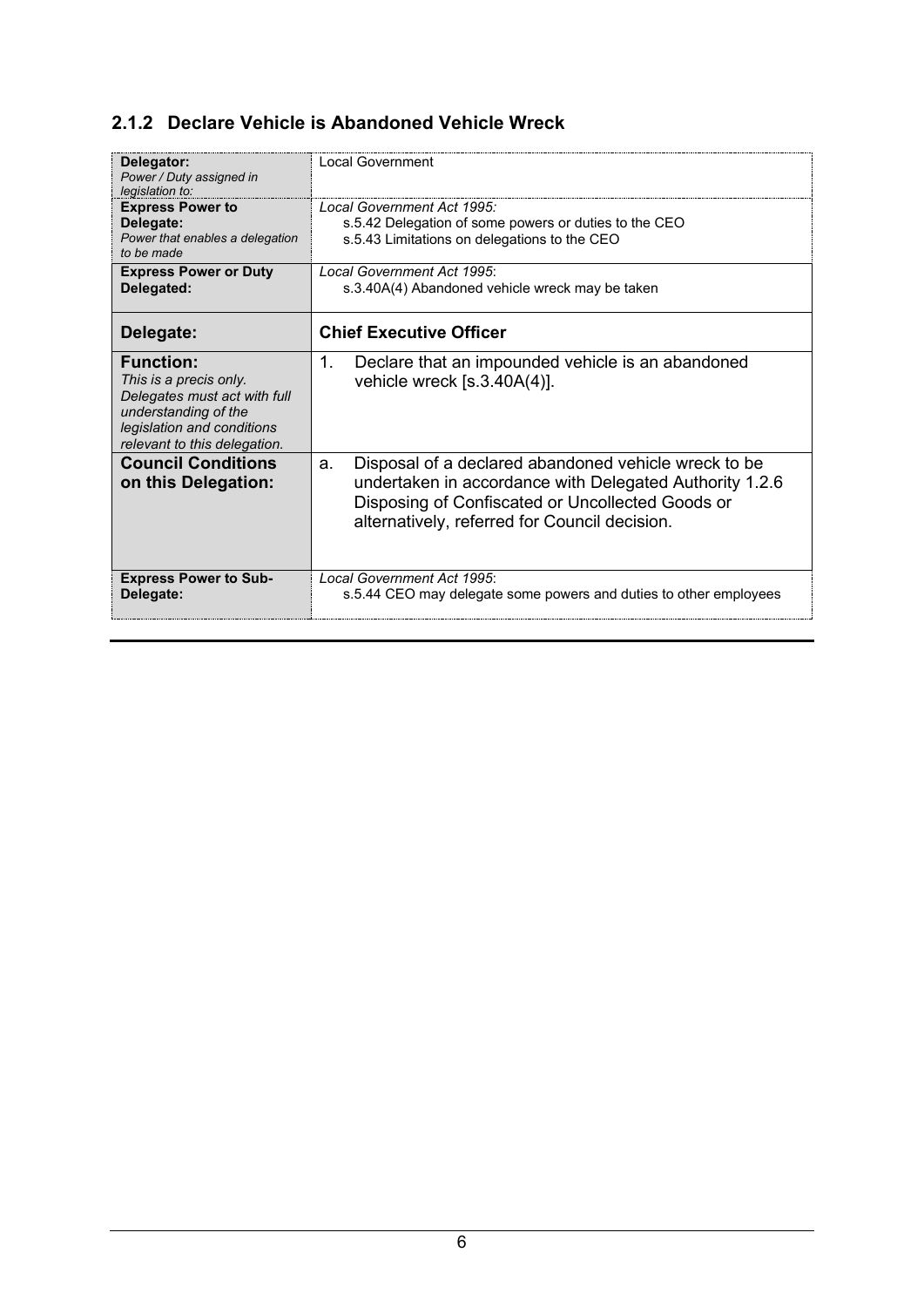#### <span id="page-6-0"></span>**2.1.3 Confiscated or Uncollected Goods**

| Delegator:<br>Power / Duty assigned in<br>legislation to:                                                                        | <b>Local Government</b>                                                                                                                                                                                                                                                                                                 |
|----------------------------------------------------------------------------------------------------------------------------------|-------------------------------------------------------------------------------------------------------------------------------------------------------------------------------------------------------------------------------------------------------------------------------------------------------------------------|
| <b>Express Power to</b><br>Delegate:<br>Power that enables a delegation<br>to be made                                            | Local Government Act 1995:<br>s.5.42 Delegation of some powers or duties to the CEO<br>s.5.43 Limitations on delegations to the CEO                                                                                                                                                                                     |
| <b>Express Power or Duty</b><br>Delegated:                                                                                       | Local Government Act 1995:<br>s.3.46 Goods may be withheld until costs paid<br>s.3.47 Confiscated or uncollected goods, disposal of<br>s.3.48 Impounding expenses, recovery of                                                                                                                                          |
| Delegate:                                                                                                                        | <b>Chief Executive Officer</b>                                                                                                                                                                                                                                                                                          |
| <b>Function:</b><br>This is a precis only.<br>Delegates must act with full<br>understanding of the<br>legislation and conditions | Authority to refuse to allow goods impounded under s.3.39<br>$\mathbf{1}$ .<br>or 3.40A to be collected until the costs of removing,<br>impounding and keeping them have been paid to the local<br>government. [s.3.46]                                                                                                 |
| relevant to this delegation.                                                                                                     | 2.<br>Authority to sell or otherwise dispose of confiscated or<br>uncollected goods or vehicles that have been ordered to be<br>confiscated under s.3.43 [s.3.47]                                                                                                                                                       |
|                                                                                                                                  | 3.<br>Authority to recover expenses incurred for removing,<br>impounding, and disposing of confiscated or uncollected<br>goods [s.3.48].                                                                                                                                                                                |
| <b>Council Conditions</b><br>on this Delegation:                                                                                 | Disposal of confiscated or uncollected goods, including<br>a.<br>abandoned vehicles, with a market value less than \$20,000<br>may, in accordance with Functions and General Regulation<br>30, be disposed of by any means considered to provide<br>best value, provided the process is transparent and<br>accountable. |
| <b>Express Power to Sub-</b><br>Delegate:                                                                                        | Local Government Act 1995:<br>s.5.44 CEO may delegate some powers and duties to other employees                                                                                                                                                                                                                         |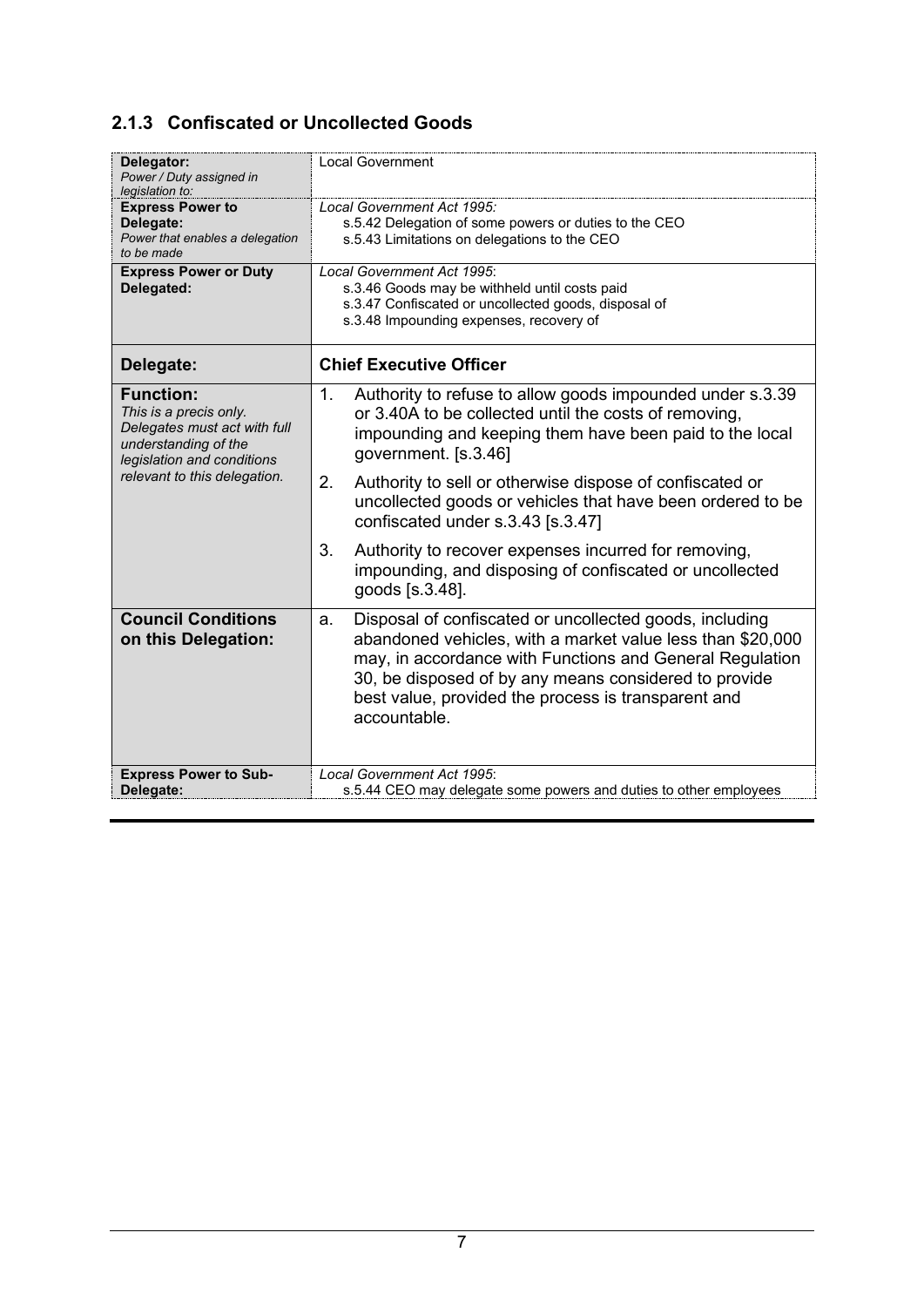## <span id="page-7-0"></span>**2.1.4 Disposal of Sick or Injured Animals**

| Delegator:<br>Power / Duty assigned in<br>legislation to:                                                                                                        | Local Government                                                                                                                                                                                     |
|------------------------------------------------------------------------------------------------------------------------------------------------------------------|------------------------------------------------------------------------------------------------------------------------------------------------------------------------------------------------------|
| <b>Express Power to</b><br>Delegate:<br>Power that enables a delegation<br>to be made                                                                            | Local Government Act 1995:<br>s.5.42 Delegation of some powers or duties to the CEO<br>s.5.43 Limitations on delegations to the CEO                                                                  |
| <b>Express Power or Duty</b><br>Delegated:                                                                                                                       | Local Government Act 1995:<br>s.3.47A Sick or injured animals, disposal of<br>s.3.48 Impounding expenses, recovery of                                                                                |
| Delegate:                                                                                                                                                        | <b>Chief Executive Officer</b>                                                                                                                                                                       |
| <b>Function:</b><br>This is a precis only.<br>Delegates must act with full<br>understanding of the<br>legislation and conditions<br>relevant to this delegation. | Authority to determine when an impounded animal is ill or<br>$1_{-}$<br>injured, that treating it is not practicable, and to humanely<br>destroy the animal and dispose of the carcass [s.3.47A(1)]. |
| <b>Council Conditions</b><br>on this Delegation:                                                                                                                 | Delegation only to be used where the Delegate's<br>a.<br>reasonable efforts to identify and contact an owner have<br>failed.                                                                         |
| <b>Express Power to Sub-</b><br>Delegate:                                                                                                                        | Local Government Act 1995:<br>s.5.44 CEO may delegate some powers and duties to other employees                                                                                                      |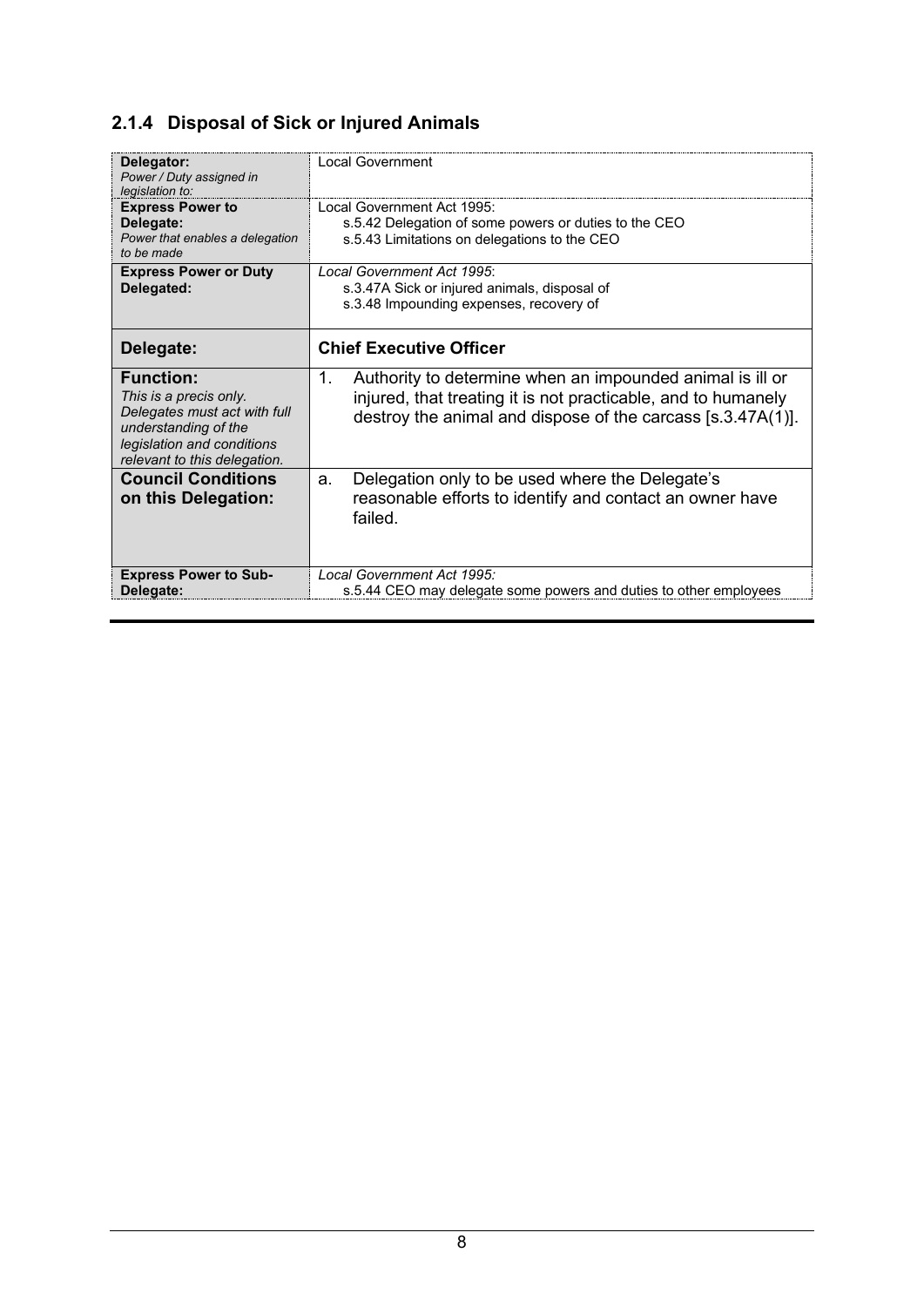## <span id="page-8-0"></span>**2.1.5 Close Thoroughfares to Vehicles**

| Delegator:<br>Power / Duty assigned in<br>legislation to:                                          | Local Government                                                                                                                                                                                                                                                                                  |
|----------------------------------------------------------------------------------------------------|---------------------------------------------------------------------------------------------------------------------------------------------------------------------------------------------------------------------------------------------------------------------------------------------------|
| <b>Express Power to</b><br>Delegate:<br>Power that enables a delegation<br>to be made              | Local Government Act 1995:<br>s.5.42 Delegation of some powers or duties to the CEO<br>s.5.43 Limitations on delegations to the CEO                                                                                                                                                               |
| <b>Express Power or Duty</b><br>Delegated:                                                         | Local Government Act 1995:<br>s.3.50 Closing certain thoroughfares to vehicles<br>s.3.50A Partial closure of thoroughfare for repairs or maintenance<br>s.3.51 Affected owners to be notified of certain proposals                                                                                |
| Delegate:                                                                                          | <b>Chief Executive Officer</b>                                                                                                                                                                                                                                                                    |
| <b>Function:</b><br>This is a precis only.<br>Delegates must act with full<br>understanding of the | Authority to close a thoroughfare (wholly or partially) to<br>1.<br>vehicles or particular classes of vehicles for a period not<br>exceeding four weeks [s.3.50(1)].                                                                                                                              |
| legislation and conditions<br>relevant to this delegation.                                         | 2.<br>Authority to partially and temporarily close a<br>thoroughfare without public notice for repairs or maintenance,<br>where it is unlikely to have significant adverse effect on users of<br>the thoroughfare [s.3.50A]                                                                       |
| <b>Council Conditions</b><br>on this Delegation:                                                   | Give local public notice and notify local residents and/or<br>a.<br>landowners if possible. If, under s.3.50(1), a thoroughfare<br>is closed without giving local public notice, local public<br>notice is to be given as soon as practicable after the<br>thoroughfare is closed $[s.3.50(8)]$ . |
| <b>Express Power to Sub-</b><br>Delegate:                                                          | Local Government Act 1995:<br>s.5.44 CEO may delegate some powers and duties to other employees                                                                                                                                                                                                   |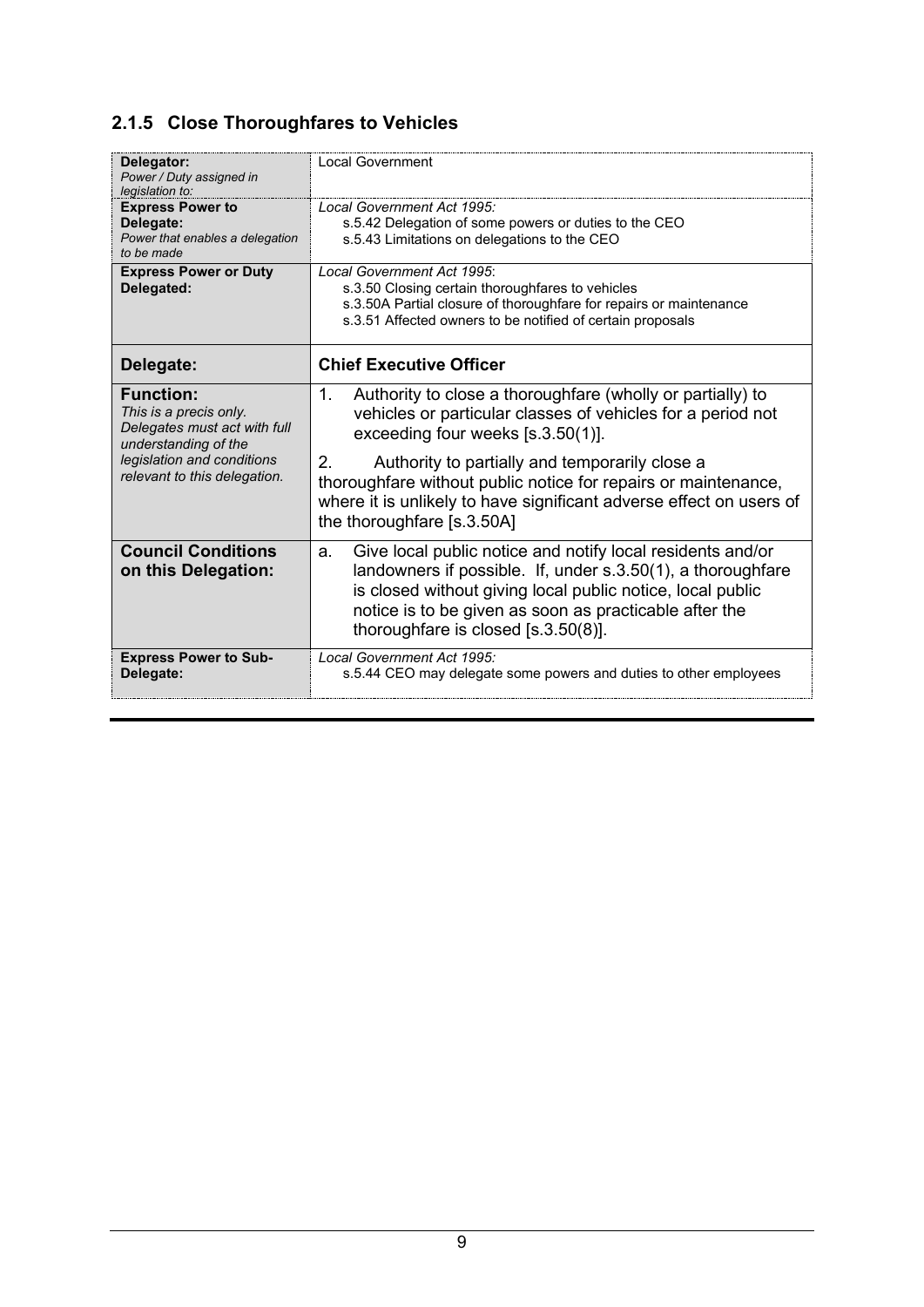### <span id="page-9-0"></span>**2.1.6 Expressions of Interest for Goods and Services**

| Delegator:<br>Power / Duty assigned in<br>legislation to:                                          | <b>Local Government</b>                                                                                                                                                                                                                                                        |  |
|----------------------------------------------------------------------------------------------------|--------------------------------------------------------------------------------------------------------------------------------------------------------------------------------------------------------------------------------------------------------------------------------|--|
| <b>Express Power to</b><br>Delegate:<br>Power that enables a delegation<br>to be made              | Local Government Act 1995:<br>s.5.42 Delegation of some powers or duties to the CEO<br>s.5.43 Limitations on delegations to the CEO                                                                                                                                            |  |
| <b>Express Power or Duty</b><br>Delegated:                                                         | Local Government Act 1995:<br>s.3.57 Tenders for providing goods or services<br>Local Government (Functions and General) Regulations 1996:<br>r.21 Limiting who can tender, procedure for<br>r.23 Rejecting and accepting expressions of interest to be acceptable<br>tenderer |  |
| Delegate:                                                                                          | <b>Chief Executive Officer</b>                                                                                                                                                                                                                                                 |  |
| <b>Function:</b><br>This is a precis only.<br>Delegates must act with full<br>understanding of the | Authority to determine when to seek Expressions of<br>$\mathbf{1}$ .<br>Interest and to invite Expressions of Interest for the supply<br>of goods or services [F&G r.21].                                                                                                      |  |
| legislation and conditions<br>relevant to this delegation.                                         | 2.<br>Authority to consider Expressions of Interest which have<br>not been rejected and determine those which are capable<br>of satisfactorily providing the goods or services, for listing<br>as acceptable tenderers [F&G r.23].                                             |  |
| <b>Council Conditions</b><br>on this Delegation:                                                   | Expressions of Interest may only be called where there is<br>a.<br>an adopted budget for the proposed goods or services.                                                                                                                                                       |  |
| <b>Express Power to Sub-</b><br>Delegate:                                                          | Local Government Act 1995:<br>s.5.44 CEO may delegate some powers and duties to other employees                                                                                                                                                                                |  |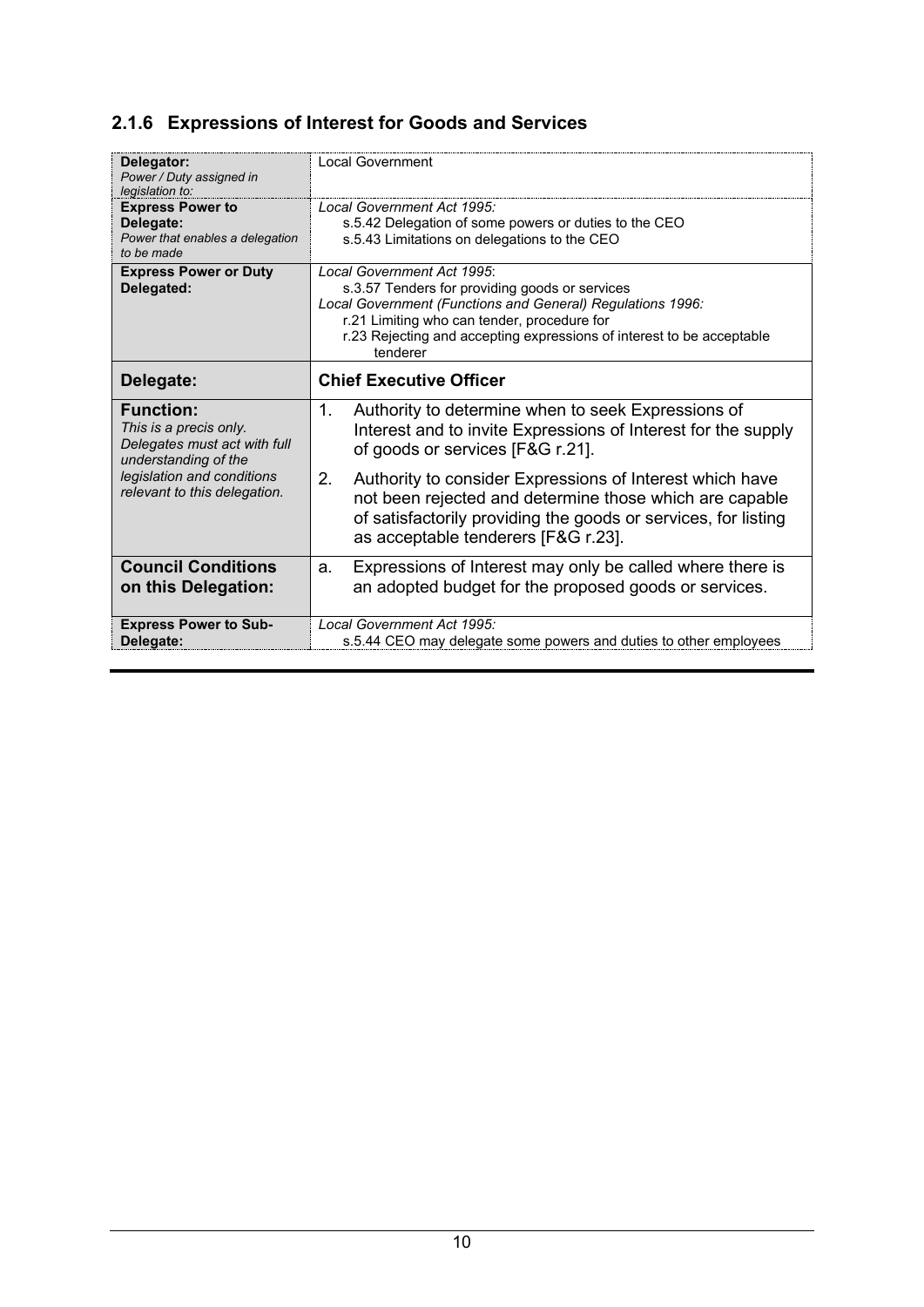#### <span id="page-10-0"></span>**2.1.7 Tenders for Goods and Services**

| Delegator:                                                                                                                                   | <b>Local Government</b>                                                                                                                                                                                                                                                                                                                                                                                                                                                                                         |
|----------------------------------------------------------------------------------------------------------------------------------------------|-----------------------------------------------------------------------------------------------------------------------------------------------------------------------------------------------------------------------------------------------------------------------------------------------------------------------------------------------------------------------------------------------------------------------------------------------------------------------------------------------------------------|
| Power / Duty assigned in<br>legislation to:                                                                                                  |                                                                                                                                                                                                                                                                                                                                                                                                                                                                                                                 |
| <b>Express Power to</b><br>Delegate:<br>Power that enables a delegation<br>to be made                                                        | Local Government Act 1995:<br>s.5.42 Delegation of some powers or duties to the CEO<br>s.5.43 Limitations on delegations to the CEO                                                                                                                                                                                                                                                                                                                                                                             |
| <b>Express Power or Duty</b><br>Delegated:                                                                                                   | Local Government Act 1995:<br>s.3.57 Tenders for providing goods or services<br>Local Government (Functions and General) Regulations 1996:<br>r.11 When tenders have to be publicly invited<br>r.13 Requirements when local government invites tenders though not<br>required to do so<br>r.14 Publicly inviting tenders, requirements for<br>r.18 Rejecting and accepting tenders<br>r.20 Variation of requirements before entry into contract<br>r.21A Varying a contract for the supply of goods or services |
| Delegate:                                                                                                                                    | <b>Chief Executive Officer</b>                                                                                                                                                                                                                                                                                                                                                                                                                                                                                  |
| <b>Function:</b>                                                                                                                             | 1.<br>Authority to call tenders [F&G r.11(1)].                                                                                                                                                                                                                                                                                                                                                                                                                                                                  |
| This is a precis only.<br>Delegates must act with full<br>understanding of the<br>legislation and conditions<br>relevant to this delegation. | Authority to, because of the unique nature of the goods or<br>2.<br>services or for any other reason it is unlikely that there is<br>more than one supplier, determine a sole supplier<br>arrangement [F&G r.11(f)].                                                                                                                                                                                                                                                                                            |
|                                                                                                                                              | 3.<br>Authority to invite tenders although not required to do so<br>[F&G r.13].                                                                                                                                                                                                                                                                                                                                                                                                                                 |
|                                                                                                                                              | Authority to determine in writing, before tenders are called,<br>5.<br>the criteria for acceptance of tenders [F&G r.14(2a)].                                                                                                                                                                                                                                                                                                                                                                                   |
|                                                                                                                                              | Authority to determine the information that is to be<br>6.<br>disclosed to those interested in submitting a tender [F&G]<br>$r.14(4)(a)$ ].                                                                                                                                                                                                                                                                                                                                                                     |
|                                                                                                                                              | Authority to vary tender information after public notice of<br>7.<br>invitation to tender and before the close of tenders, taking<br>reasonable steps to ensure each person who has sought<br>copies of the tender information is provided notice of the<br>variation [F&G r.14(5)].                                                                                                                                                                                                                            |
|                                                                                                                                              | 8.<br>Authority to evaluate tenders, by written evaluation [F&G]<br>r.18(4)], and recommend to Council which is the most<br>advantageous, noting that Council may resolve to choose<br>an alternative tender to one recommended.                                                                                                                                                                                                                                                                                |
|                                                                                                                                              | Authority to determine that a variation proposed is minor in<br>9.<br>context of the total goods or services sought through the<br>invitation to tender, subject to a maximum 10% variation or<br>in any case, variation of a contract must not exceed<br>\$10,000 and to then negotiate minor variations with the<br>successful tenderer before entering into a contract [F&G<br>$r.20(1)$ and $(3)$ ].                                                                                                        |
|                                                                                                                                              | 11. Authority to seek clarification from tenderers in relation to<br>information contained in their tender submission [F&G]<br>$r.18(4a)$ ].                                                                                                                                                                                                                                                                                                                                                                    |
|                                                                                                                                              | 14. Authority to:                                                                                                                                                                                                                                                                                                                                                                                                                                                                                               |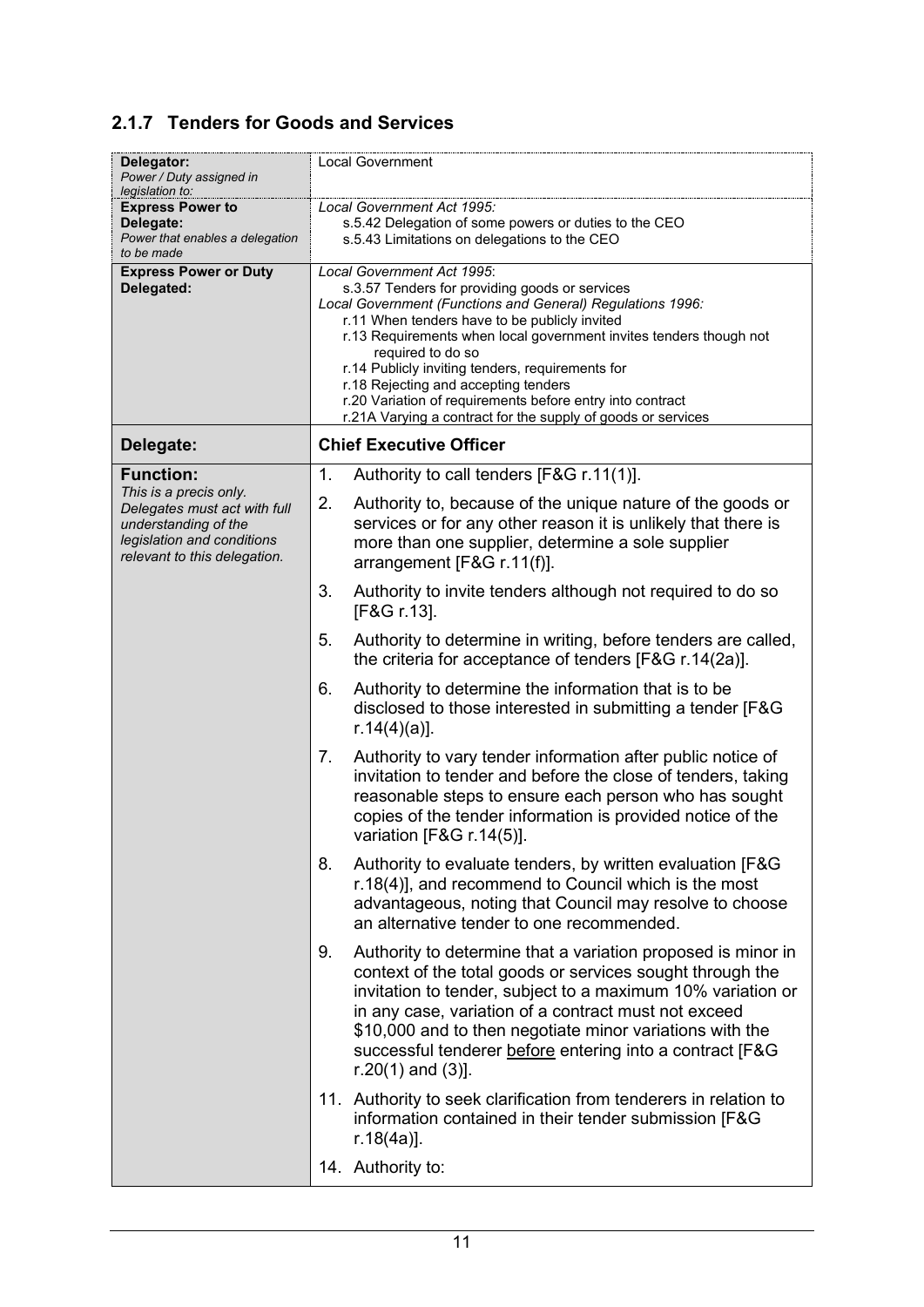|                                                  | Vary a contract that has been entered into with a<br>i.<br>successful tenderer, provided the variation/s do not<br>change the scope of the original contract or increase<br>the contract value beyond 10%.                                                                                            |
|--------------------------------------------------|-------------------------------------------------------------------------------------------------------------------------------------------------------------------------------------------------------------------------------------------------------------------------------------------------------|
|                                                  | ii.<br>Exercise an extension option that was included in the<br>original tender specification and contract in<br>accordance with $r.11(2)(j)$ . [F&G $r.21A$ ].                                                                                                                                       |
| <b>Council Conditions</b><br>on this Delegation: | Sole supplier arrangements may only be approved where a<br>a.<br>record is retained that evidences:                                                                                                                                                                                                   |
|                                                  | A detailed specification;<br>İ.<br>ii.<br>The outcomes of market testing of the specification;<br>The reasons why market testing has not met the<br>iii.<br>requirements of the specification; and<br>Rationale for why the supply is unique and cannot be<br>iv.<br>sources through other suppliers; |
|                                                  | Tenders may only be called where there is an adopted<br>b.<br>budget for the proposed goods or services.                                                                                                                                                                                              |
| <b>Express Power to Sub-</b><br>Delegate:        | Local Government Act 1995:<br>s.5.44 CEO may delegate some powers and duties to other employees                                                                                                                                                                                                       |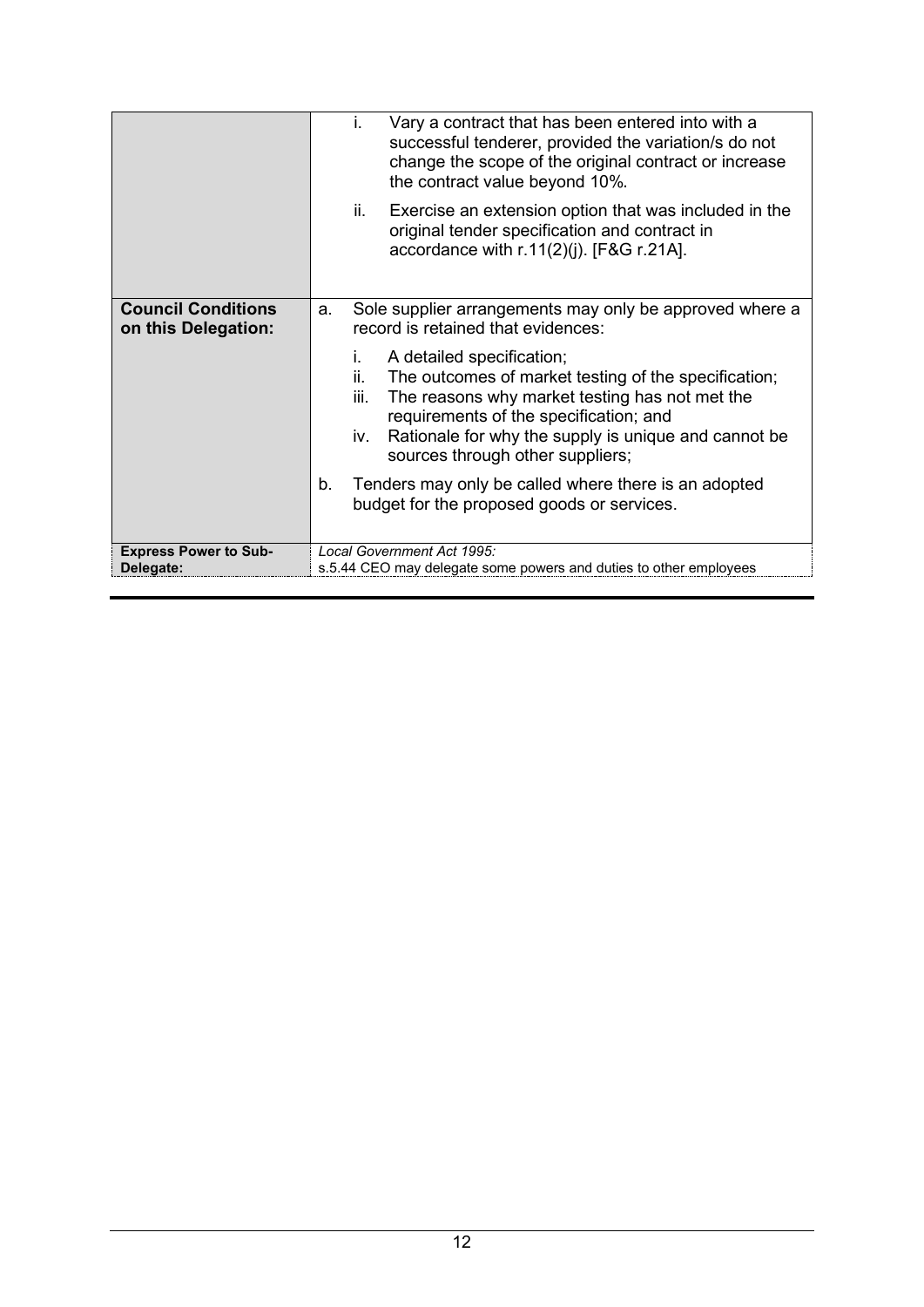## <span id="page-12-0"></span>**2.1.8 Panels of Pre-Qualified Suppliers for Goods and Services**

| Delegator:<br>Power / Duty assigned in<br>legislation to:                             | <b>Local Government</b>                                                                                                                                                                                                                                                                                                                                                                                                                               |
|---------------------------------------------------------------------------------------|-------------------------------------------------------------------------------------------------------------------------------------------------------------------------------------------------------------------------------------------------------------------------------------------------------------------------------------------------------------------------------------------------------------------------------------------------------|
| <b>Express Power to</b><br>Delegate:<br>Power that enables a delegation<br>to be made | Local Government Act 1995:<br>s.5.42 Delegation of some powers or duties to the CEO<br>s.5.43 Limitations on delegations to the CEO                                                                                                                                                                                                                                                                                                                   |
| <b>Express Power or Duty</b><br>Delegated:                                            | Local Government (Functions and General) Regulation 1996:<br>r.24AB Local government may establish panels of pre-qualified suppliers<br>r.24AC(1)(b) Requirements before establishing panels of pre-qualified<br>suppliers<br>r.24AD(3) & (6) Requirements when inviting persons to apply to join panel<br>of pre-qualified suppliers<br>r.24AH(2), (3), (4) and (5) Rejecting and accepting applications to join<br>panel of pre-qualified suppliers |
| Delegate:                                                                             | <b>Chief Executive Officer</b>                                                                                                                                                                                                                                                                                                                                                                                                                        |
| <b>Function:</b><br>This is a precis only.<br>Delegates must act with full            | Authority to determine that a there is a continuing need for<br>$\mathbf{1}$ .<br>the goods or services proposed to be provided by a panel<br>of pre-qualified suppliers [F&G r.24AC(1)(b)].                                                                                                                                                                                                                                                          |
| understanding of the<br>legislation and conditions<br>relevant to this delegation.    | 2.<br>Authority to, before inviting submissions, determine the<br>written criteria for deciding which application should be for<br>inclusion in a panel of pre-qualified suppliers should be<br>accepted [F&G r.24AD(3)].                                                                                                                                                                                                                             |
|                                                                                       | Authority to vary panel of pre-qualified supplier information<br>$3_{\cdots}$<br>after public notice inviting submissions has been given,<br>taking reasonable steps to each person who has enquired<br>or submitted an application is provided notice of the<br>variation [F&G r.24AD(6)].                                                                                                                                                           |
|                                                                                       | Authority to reject an application without considering its<br>4.<br>merits, where it was submitted at a place and within the<br>time specified, but fails to comply with any other<br>requirement specified in the invitation [F&G r.24AH(2)].                                                                                                                                                                                                        |
|                                                                                       | Authority to assess applications, by written evaluation of<br>5.<br>the extent to which the submission satisfies the criteria for<br>deciding which applicants to accept, and decide which<br>applications to accept as most advantageous [F&G<br>$r.24AH(3)$ ].                                                                                                                                                                                      |
|                                                                                       | Authority to request clarification of information provided in a<br>6.<br>submission by an applicant [F&G r.24AH(4)].                                                                                                                                                                                                                                                                                                                                  |
|                                                                                       | Authority to decline to accept any application [F&G]<br>7.<br>$r.24AH(5)$ .                                                                                                                                                                                                                                                                                                                                                                           |
|                                                                                       | Authority to enter into contract, or contracts, for the supply<br>8.<br>of goods or services with a pre-qualified supplier, as part of<br>a panel of pre-qualified suppliers for those particular goods<br>or services [F&G r.24AJ(1)].                                                                                                                                                                                                               |
| <b>Council Conditions</b><br>on this Delegation:                                      | In accordance with s.5.43, panels of pre-qualified suppliers<br>a.<br>may only be established, where the total consideration                                                                                                                                                                                                                                                                                                                          |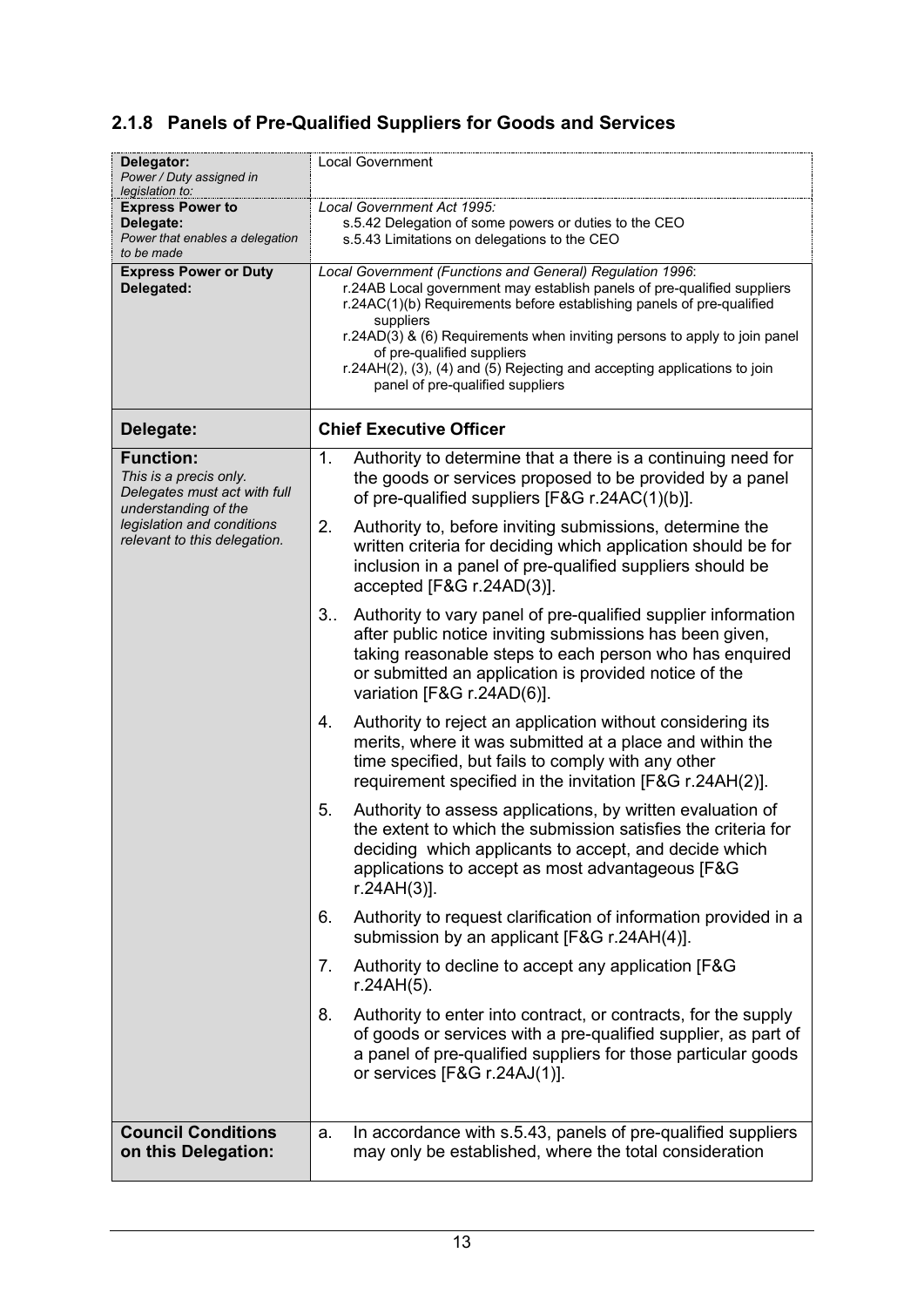|                              | under the resulting contract is \$200,000 or less and the<br>expense is included in the adopted Annual Budget. |
|------------------------------|----------------------------------------------------------------------------------------------------------------|
| <b>Express Power to Sub-</b> | Local Government Act 1995:                                                                                     |
| Delegate:                    | s.5.44 CEO may delegate some powers and duties to other employees                                              |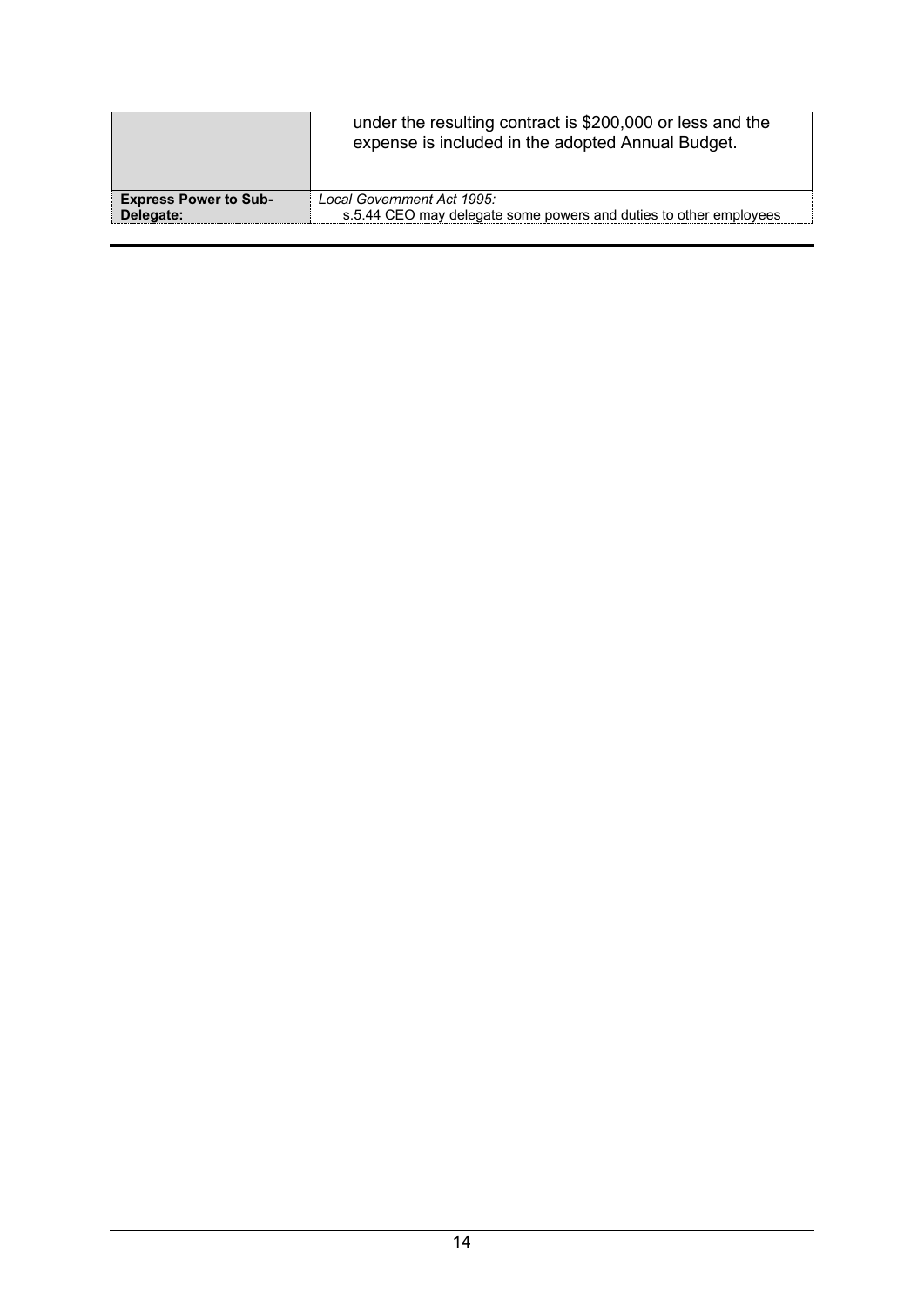### <span id="page-14-0"></span>**2.1.9 Disposing of Property**

| Delegator:<br>Power / Duty assigned in<br>legislation to:                             | <b>Local Government</b>                                                                                                                                                                                                                                              |
|---------------------------------------------------------------------------------------|----------------------------------------------------------------------------------------------------------------------------------------------------------------------------------------------------------------------------------------------------------------------|
| <b>Express Power to</b><br>Delegate:<br>Power that enables a delegation<br>to be made | Local Government Act 1995:<br>s.5.42 Delegation of some powers or duties to the CEO<br>s.5.43 Limitations on delegations to the CEO                                                                                                                                  |
| <b>Express Power or Duty</b><br>Delegated:                                            | Local Government Act 1995:<br>s.3.58(2) & (3) Disposing of Property                                                                                                                                                                                                  |
| Delegate:                                                                             | <b>Chief Executive Officer</b>                                                                                                                                                                                                                                       |
| <b>Function:</b>                                                                      | 1.<br>Authority to dispose of property to:                                                                                                                                                                                                                           |
| This is a precis only.<br>Delegates must act with full                                | to the highest bidder at public auction $[s.3.58(2)(a)].$<br>(a)                                                                                                                                                                                                     |
| understanding of the<br>legislation and conditions<br>relevant to this delegation.    | to the person who at public tender called by the local<br>(b)<br>government makes what is considered by the delegate<br>to be, the most acceptable tender, whether or not it is<br>the highest tenders $[s.3.58(2)(b)]$                                              |
|                                                                                       | Authority to dispose of property by private treaty only in<br>2.<br>accordance with section 3.58(3) and prior to the disposal,<br>to consider any submissions received following the giving<br>of public notice $[s.3.58(3)]$ .                                      |
| <b>Council Conditions</b><br>on this Delegation:                                      | Disposal of land or building assets is limited to matters<br>a.<br>specified in the Annual Budget and in any other case, a<br>Council resolution is required.                                                                                                        |
|                                                                                       | Where the market value of the property (other than land or<br>b.<br>building assets) is determined as being less than \$20,000<br>disposal may be undertaken:                                                                                                        |
|                                                                                       | Without reference to Council for resolution; and<br>Must ensure that the best value return is achieved; and<br>Where the property is determined as having a nil<br>$\bullet$<br>market value, then the disposal must ensure<br>environmentally responsible disposal. |
|                                                                                       | Note - In accordance with F&G Reg.30 disposal of<br>property valued less than \$20,000 is excluded from<br>compliance with s.3.58.                                                                                                                                   |
| <b>Express Power to Sub-</b><br>Delegate:                                             | Local Government Act 1995:<br>s.5.44 CEO may delegate some powers and duties to other employees                                                                                                                                                                      |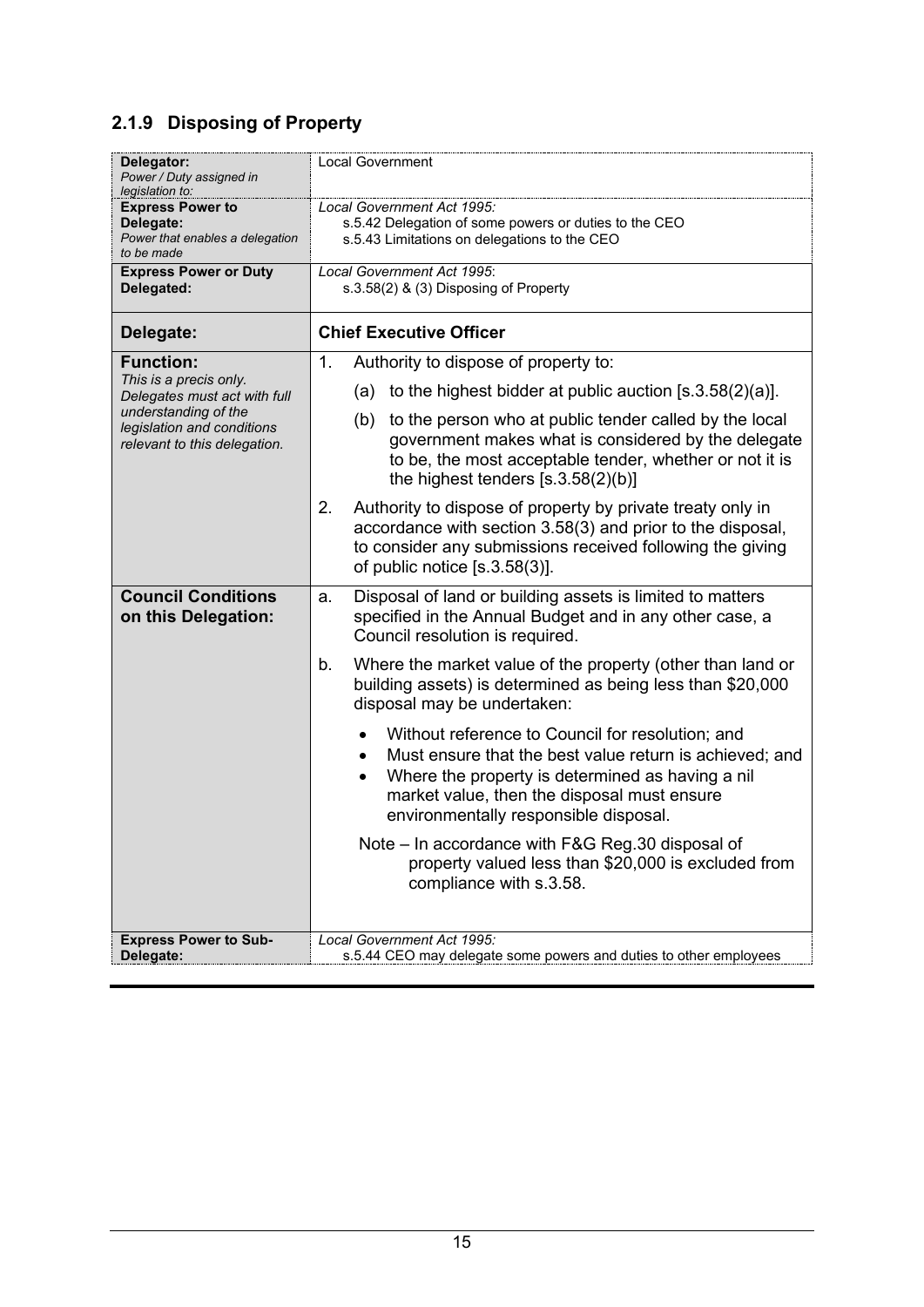## <span id="page-15-0"></span>**2.1.10 Payments from the Municipal or Trust Funds**

| Delegator:<br>Power / Duty assigned in<br>legislation to:                                                                                                        | Local Government                                                                                                                             |
|------------------------------------------------------------------------------------------------------------------------------------------------------------------|----------------------------------------------------------------------------------------------------------------------------------------------|
| <b>Express Power to</b><br>Delegate:<br>Power that enables a delegation<br>to be made                                                                            | Local Government Act 1995:<br>s.5.42 Delegation of some powers or duties to the CEO<br>s.5.43 Limitations on delegations to the CEO          |
| <b>Express Power or Duty</b><br>Delegated:                                                                                                                       | Local Government (Financial Management) Regulations1996:<br>r.12(1)(a) Payments from municipal fund or trust fund, restrictions on<br>making |
| Delegate:                                                                                                                                                        | <b>Chief Executive Officer</b>                                                                                                               |
| <b>Function:</b><br>This is a precis only.<br>Delegates must act with full<br>understanding of the<br>legislation and conditions<br>relevant to this delegation. | Authority to make payments from the municipal or trust<br>1.<br>funds $[r.12(1)(a)].$                                                        |
| <b>Council Conditions</b><br>on this Delegation:                                                                                                                 | Authority to make payments is subject to annual budget<br>a.<br>limitations.                                                                 |
| <b>Express Power to Sub-</b><br>Delegate:                                                                                                                        | Local Government Act 1995:<br>s.5.44 CEO may delegate some powers and duties to other employees                                              |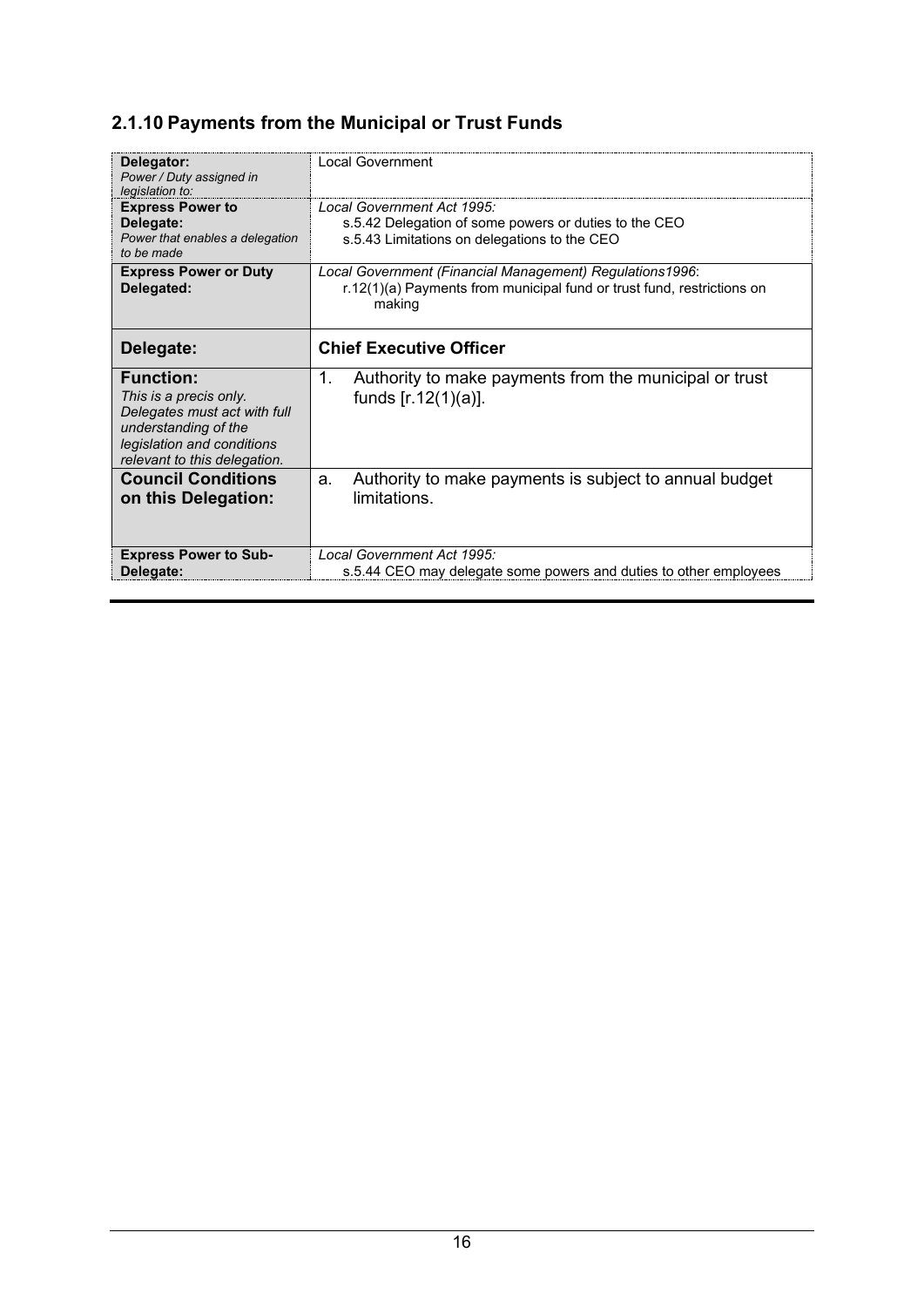### <span id="page-16-0"></span>**2.1.11 Defer, Grant Discounts, Waive or Write Off Debts**

| Delegator:<br>Power / Duty assigned in<br>legislation to:                          | <b>Local Government</b>                                                                                                                                                                                                                                              |
|------------------------------------------------------------------------------------|----------------------------------------------------------------------------------------------------------------------------------------------------------------------------------------------------------------------------------------------------------------------|
| <b>Express Power to</b>                                                            | Local Government Act 1995:                                                                                                                                                                                                                                           |
| Delegate:                                                                          | s.5.42 Delegation of some powers or duties to the CEO                                                                                                                                                                                                                |
| Power that enables a delegation                                                    | s.5.43 Limitations on delegations to the CEO                                                                                                                                                                                                                         |
| to be made                                                                         |                                                                                                                                                                                                                                                                      |
| <b>Express Power or Duty</b>                                                       | Local Government Act 1995:                                                                                                                                                                                                                                           |
| Delegated:                                                                         | s.6.12 Power to defer, grant discounts, waive or write off debts                                                                                                                                                                                                     |
| Delegate:                                                                          | <b>Chief Executive Officer</b>                                                                                                                                                                                                                                       |
| <b>Function:</b><br>This is a precis only.                                         | 1.<br>Waive a debt or fee which is owed to the Shire.<br>[s.6.12(1)(b)].                                                                                                                                                                                             |
| Delegates must act with full<br>understanding of the<br>legislation and conditions | 2.<br>Grant a concession in relation to money which is owed to<br>the Shire. [s.6.12(1)(b)].                                                                                                                                                                         |
| relevant to this delegation.                                                       | 3.<br>Write off an amount of money which is owed to the Shire.<br>[s.6.12(1)(c)]                                                                                                                                                                                     |
| <b>Council Conditions</b><br>on this Delegation:                                   | This Delegation does not apply to debts, which are<br>a.<br>prescribed as debts that are taken to be a rate or service<br>charge.                                                                                                                                    |
|                                                                                    | A debt may only be waived for charitable or not for profit<br>b.<br>community groups to a limit of \$1,000 to assist a not for<br>profit community group or charitable entity in fulfilling a<br>service, social or cultural outcome within the Shire.               |
|                                                                                    | A concession may only be granted for charitable or not for<br>c.<br>profit community groups to a limit of \$1,000 to assist a not<br>for profit community group or charitable entity in fulfilling a<br>service, social or cultural outcome within the Shire.        |
|                                                                                    | A debt may only be written off where all necessary<br>d.<br>measures have been taken to locate / contact the debtor<br>and where costs associated with continued action to<br>recover the debt will outweigh the net value of the debt if<br>recovered by the Shire. |
|                                                                                    | i.<br>Limited to individual debts valued below \$1,000 or<br>cumulative debts of a debtor valued below \$1,000<br>Write off of debts greater than these values must be<br>referred for Council decision.                                                             |
| <b>Express Power to Sub-</b>                                                       | Local Government Act 1995:                                                                                                                                                                                                                                           |
| Delegate:                                                                          | s.5.44 CEO may delegate some powers and duties to other employees                                                                                                                                                                                                    |
|                                                                                    |                                                                                                                                                                                                                                                                      |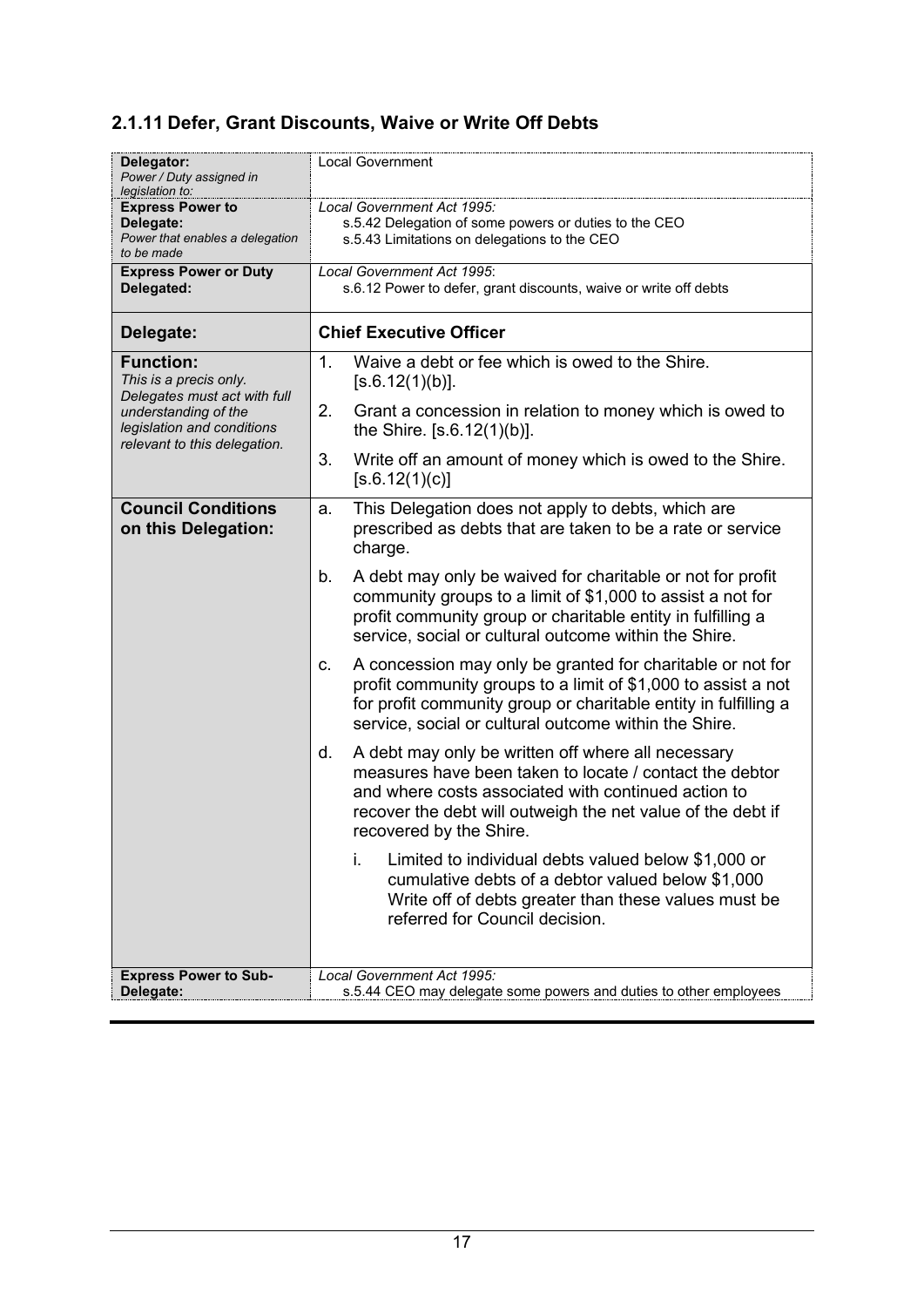### <span id="page-17-0"></span>**2.1.12 Power to Invest and Manage Investments**

| Delegator:<br>Power / Duty assigned in<br>legislation to:                                          | <b>Local Government</b>                                                                                                                                                                                                                                          |
|----------------------------------------------------------------------------------------------------|------------------------------------------------------------------------------------------------------------------------------------------------------------------------------------------------------------------------------------------------------------------|
| <b>Express Power to</b><br>Delegate:<br>Power that enables a delegation<br>to be made              | Local Government Act 1995:<br>s.5.42 Delegation of some powers or duties to the CEO<br>s.5.43 Limitations on delegations to the CEO                                                                                                                              |
| <b>Express Power or Duty</b><br>Delegated:                                                         | Local Government Act 1995:<br>s.6.14 Power to invest<br>Local Government (Financial Management) Regulations 1996:<br>r.19 Investments, control procedures for                                                                                                    |
| Delegate:                                                                                          | <b>Chief Executive Officer</b>                                                                                                                                                                                                                                   |
| <b>Function:</b><br>This is a precis only.<br>Delegates must act with full<br>understanding of the | Authority to invest money held in the municipal fund or trust<br>1.<br>fund that is not, for the time being, required for any other<br>purpose [s.6.14(1)].                                                                                                      |
| legislation and conditions<br>relevant to this delegation.                                         | 2.<br>Authority to establish and document internal control<br>procedures to be followed in the investment and<br>management of investments [FM r.19].                                                                                                            |
| <b>Council Conditions</b><br>on this Delegation:                                                   | All investment activity must comply with the Financial<br>a.<br>Management Regulation 19C and Council's Investment<br>Policy.                                                                                                                                    |
|                                                                                                    | b.<br>A report detailing the investment portfolio's performance,<br>exposures and changes since last reporting, is to be<br>provided as part of the Monthly Financial Reports.                                                                                   |
|                                                                                                    | Procedures are to be systematically documented and<br>C.<br>retained in accordance with the Record Keeping Plan and<br>must include references that enable recognition of statutory<br>requirements and assign responsibility for actions to<br>position titles. |
|                                                                                                    | Procedures are to be administratively reviewed for<br>d.<br>continuing compliance and confirmed as 'fit for purpose'<br>and subsequently considered by the Audit and Risk<br>Committee at least once within every 3 financial years.<br>[Audit r.17]             |
| <b>Express Power to Sub-</b><br>Delegate:                                                          | Local Government Act 1995:<br>s.5.44 CEO may delegate some powers and duties to other employees                                                                                                                                                                  |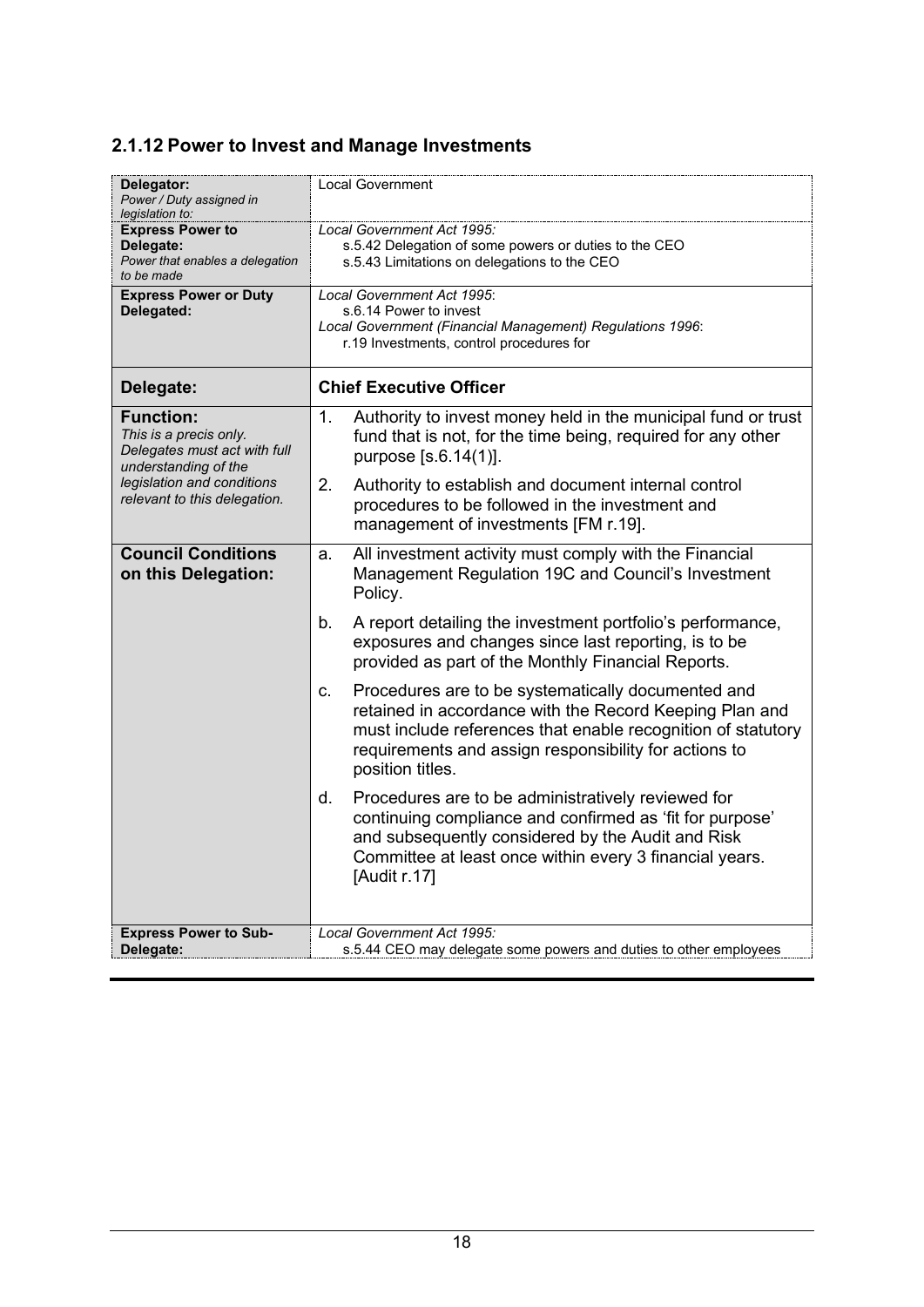#### <span id="page-18-0"></span>**2.1.13 Rate Record Amendment**

| Delegator:<br>Power / Duty assigned in<br>legislation to:                                                                                                        | Local Government                                                                                                                                              |
|------------------------------------------------------------------------------------------------------------------------------------------------------------------|---------------------------------------------------------------------------------------------------------------------------------------------------------------|
| <b>Express Power to</b><br>Delegate:<br>Power that enables a<br>delegation to be made                                                                            | Local Government Act 1995:<br>s.5.42 Delegation of some powers or duties to the CEO<br>s.5.43 Limitations on delegations to the CEO                           |
| <b>Express Power or</b><br><b>Duty Delegated:</b>                                                                                                                | Local Government Act 1995:<br>$s.6.39(2)(b)$ Rate record                                                                                                      |
| Delegate:                                                                                                                                                        | <b>Chief Executive Officer</b>                                                                                                                                |
| <b>Function:</b><br>This is a precis only.<br>Delegates must act with full<br>understanding of the<br>legislation and conditions<br>relevant to this delegation. | $\mathbf 1$ .<br>Authority to determine any requirement to amend the<br>rate record for the 5-years preceding the current<br>financial year $[s.6.39(2)(b)].$ |
| <b>Council Conditions</b><br>on this Delegation:                                                                                                                 | Delegates must comply with the requirements of s.6.40<br>a.<br>of the Act.                                                                                    |
|                                                                                                                                                                  | All requests for amendments must be made in writing<br>b <sub>1</sub><br>and include supporting documentary evidence<br>supporting the request.               |
| <b>Express Power to</b><br>Sub-Delegate:                                                                                                                         | Local Government Act 1995:<br>s.5.44 CEO may delegate some powers and duties to other<br>employees                                                            |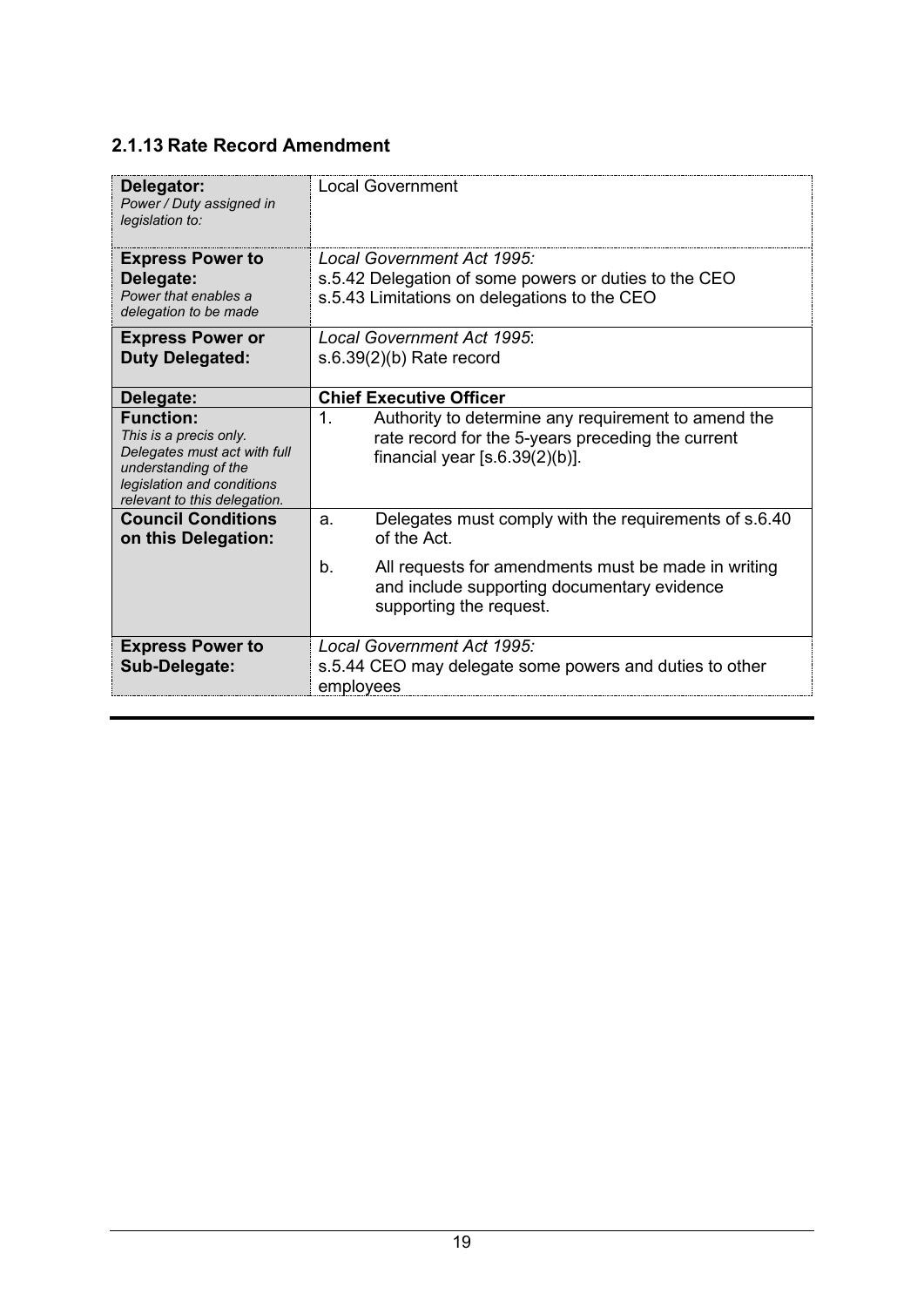### <span id="page-19-0"></span>**2.1.14 Recovery of Rates or Service Charges**

| Delegator:<br>Power / Duty assigned in<br>legislation to:                                                                                                        | Local Government                                                                                                                                               |
|------------------------------------------------------------------------------------------------------------------------------------------------------------------|----------------------------------------------------------------------------------------------------------------------------------------------------------------|
| <b>Express Power to</b><br>Delegate:<br>Power that enables a delegation<br>to be made                                                                            | Local Government Act 1995:<br>s.5.42 Delegation of some powers or duties to the CEO<br>s.5.43 Limitations on delegations to the CEO                            |
| <b>Express Power or Duty</b><br>Delegated:                                                                                                                       | Local Government Act 1995:<br>s.6.56 Rates or service charges recoverable in court                                                                             |
| Delegate:                                                                                                                                                        | <b>Chief Executive Officer</b>                                                                                                                                 |
| <b>Function:</b><br>This is a precis only.<br>Delegates must act with full<br>understanding of the<br>legislation and conditions<br>relevant to this delegation. | Authority to recover rates or service charges, as well as<br>1.<br>costs of proceedings for the recovery, in a court of<br>competent jurisdiction [s.6.56(1)]. |
| <b>Council Conditions</b><br>on this Delegation:                                                                                                                 | Council is to be notified prior to the commencement of any<br>a.<br>legal action to recover rates or charges.                                                  |
| <b>Express Power to Sub-</b><br>Delegate:                                                                                                                        | Local Government Act 1995:<br>s.5.44 CEO may delegate some powers and duties to other employees                                                                |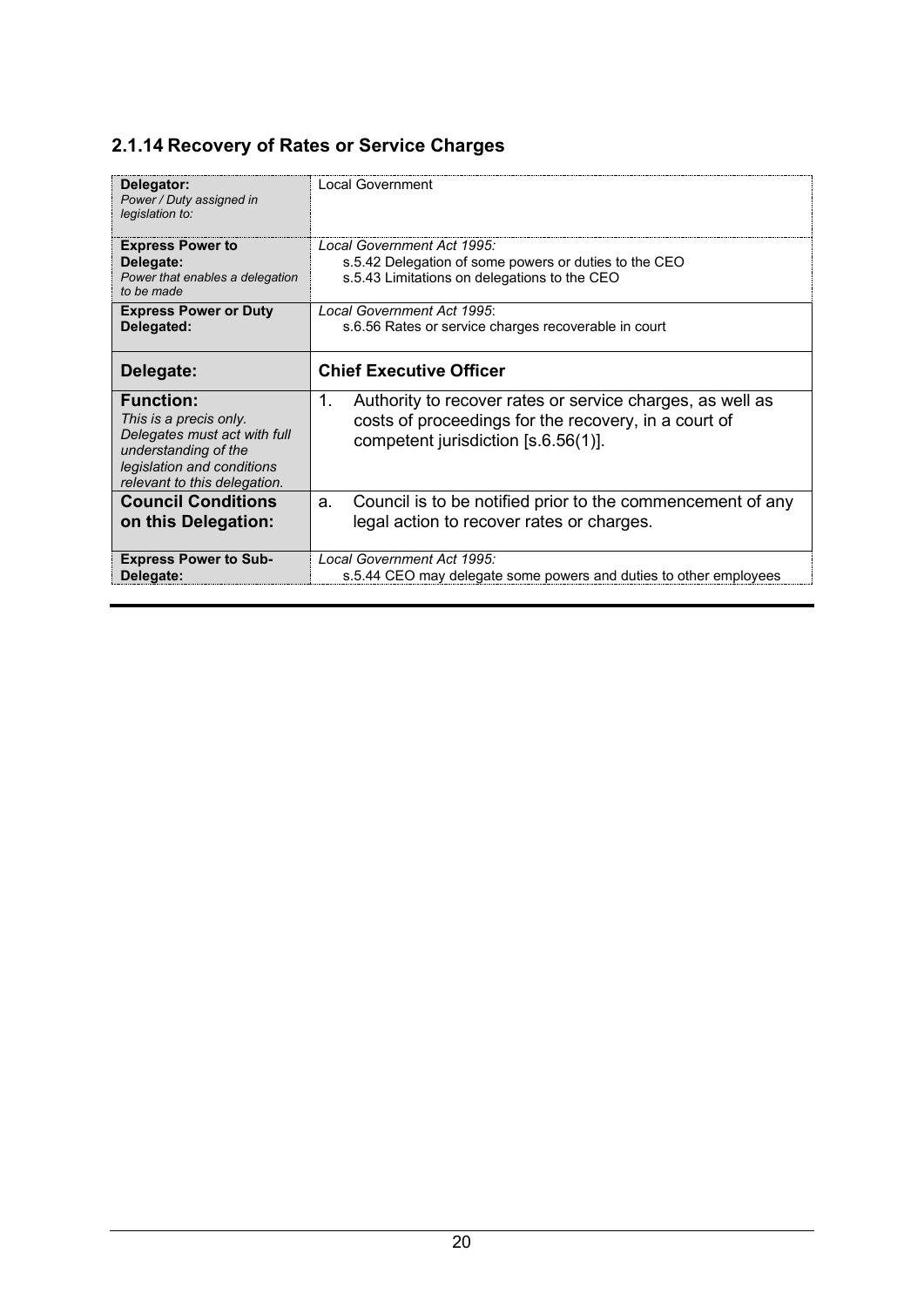### <span id="page-20-0"></span>**2.1.15 Agreement as to Payment of Rates and Service Charges**

| Delegator:<br>Power / Duty assigned in<br>legislation to:                                                                                                        | Local Government                                                                                                                                                    |
|------------------------------------------------------------------------------------------------------------------------------------------------------------------|---------------------------------------------------------------------------------------------------------------------------------------------------------------------|
| <b>Express Power to</b><br>Delegate:<br>Power that enables a delegation                                                                                          | Local Government Act 1995:<br>s.5.42 Delegation of some powers or duties to the CEO<br>s.5.43 Limitations on delegations to the CEO                                 |
| to be made                                                                                                                                                       |                                                                                                                                                                     |
| <b>Express Power or Duty</b><br>Delegated:                                                                                                                       | Local Government Act 1995:<br>s.6.49 Agreement as to payment of rates and service charges                                                                           |
| Delegate:                                                                                                                                                        | <b>Chief Executive Officer</b>                                                                                                                                      |
| <b>Function:</b><br>This is a precis only.<br>Delegates must act with full<br>understanding of the<br>legislation and conditions<br>relevant to this delegation. | Authority to make an agreement with a person for the<br>1.<br>payment of rates or service charges [s.6.49].                                                         |
| <b>Council Conditions</b><br>on this Delegation:                                                                                                                 | Agreements must be in writing and must ensure acquittal of<br>a.<br>the rates or service charge debt before the next annual<br>rates or service charges are levied. |
| <b>Express Power to Sub-</b><br>Delegate:                                                                                                                        | Local Government Act 1995:<br>s.5.44 CEO may delegate some powers and duties to other employees                                                                     |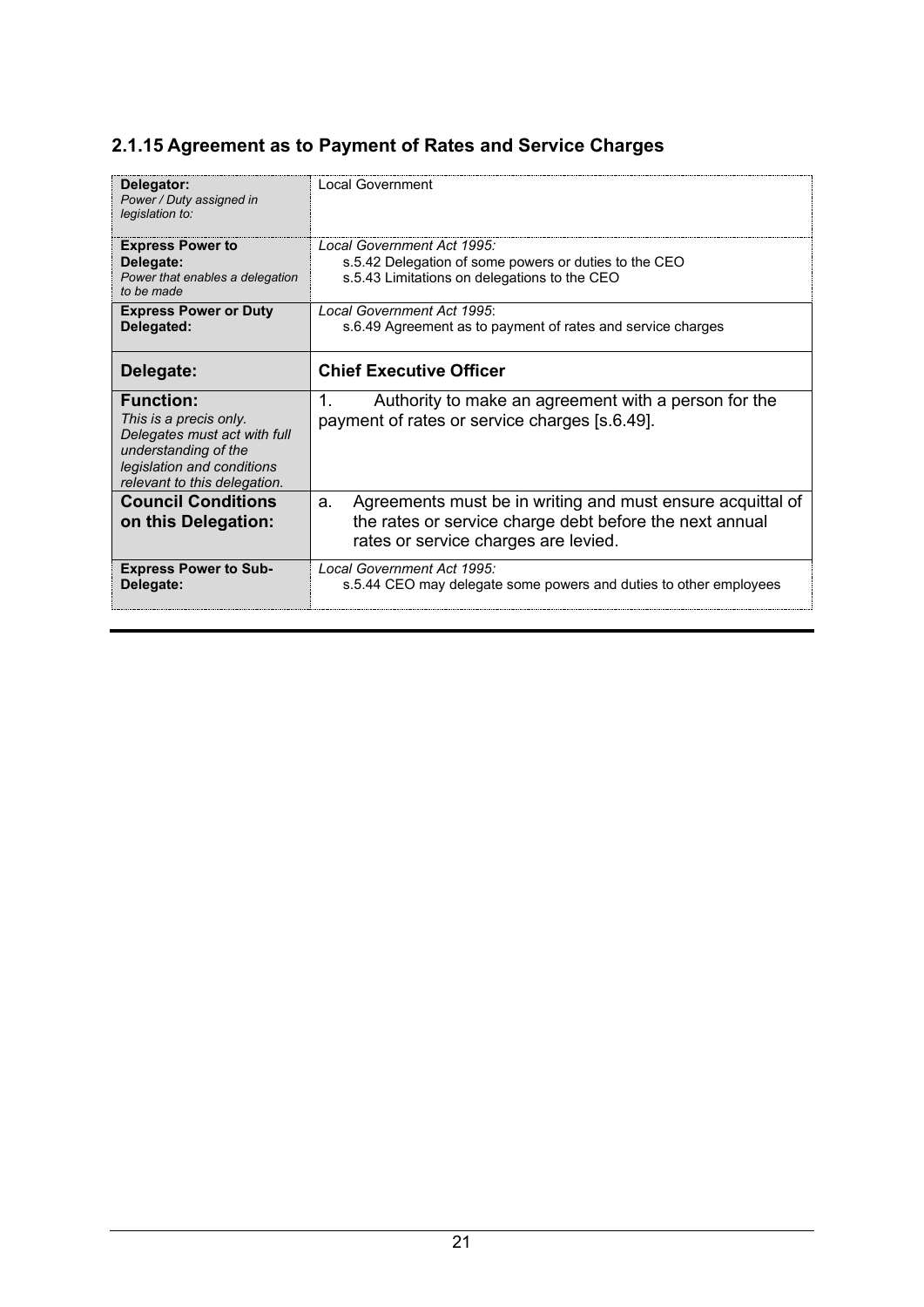# <span id="page-21-0"></span>**3 Building Act 2011 Delegations**

## <span id="page-21-1"></span>**3.1 Council to CEO**

## <span id="page-21-2"></span>**3.1.1 Building Permits**

| Delegator:<br>Power / Duty assigned in<br>legislation to:                                          | Permit Authority (Local Government)                                                                                                                                                                                                                                                                                                                                                                                          |
|----------------------------------------------------------------------------------------------------|------------------------------------------------------------------------------------------------------------------------------------------------------------------------------------------------------------------------------------------------------------------------------------------------------------------------------------------------------------------------------------------------------------------------------|
| <b>Express Power to</b><br>Delegate:<br>Power that enables a delegation<br>to be made              | Building Act 2011:<br>s.127(1) & (3) Delegation: special permit authorities and local government                                                                                                                                                                                                                                                                                                                             |
| <b>Express Power or Duty</b><br>Delegated:                                                         | Building Act 2011:<br>s.18 Further Information<br>s.20 Grant of building permit<br>s.22 Further grounds for not granting an application<br>s.27(1) and (3) Impose Conditions on Permit<br><b>Building Regulations 2012:</b><br>r.23 Application to extend time during which permit has effect (s.32)<br>r.24 Extension of time during which permit has effect (s.32(3))<br>r.26 Approval of new responsible person (s.35(c)) |
| Delegate:                                                                                          | <b>Chief Executive Officer</b>                                                                                                                                                                                                                                                                                                                                                                                               |
| <b>Function:</b><br>This is a precis only.<br>Delegates must act with full<br>understanding of the | Authority to require an applicant to provide any<br>1.<br>documentation or information required to determine a<br>building permit application [s.18(1)].                                                                                                                                                                                                                                                                     |
| legislation and conditions<br>relevant to this delegation.                                         | 2.<br>Authority to grant or refuse to grant a building permit<br>$[s.20(1) 8(2)$ and s.22].                                                                                                                                                                                                                                                                                                                                  |
|                                                                                                    | 3.<br>Authority to impose, vary or revoke conditions on a building<br>permit $[s.27(1)$ and $(3)]$ .                                                                                                                                                                                                                                                                                                                         |
|                                                                                                    | Authority to determine an application to extend time during<br>4.<br>which a building permit has effect [r.23].                                                                                                                                                                                                                                                                                                              |
|                                                                                                    | i.<br>Subject to being satisfied that work for which the<br>building permit was granted has not been completed<br>OR the extension is necessary to allow rectification of<br>defects of works for which the permit was granted<br>[r.24(1)]                                                                                                                                                                                  |
|                                                                                                    | ii.<br>Authority to impose any condition on the building<br>permit extension that could have been imposed under<br>s.27 [r.24(2)].                                                                                                                                                                                                                                                                                           |
|                                                                                                    | 5.<br>Authority to approve, or refuse to approve, an application<br>for a new responsible person for a building permit [r.26].                                                                                                                                                                                                                                                                                               |
| <b>Council Conditions</b><br>on this Delegation:                                                   | Nil                                                                                                                                                                                                                                                                                                                                                                                                                          |
| <b>Express Power to Sub-</b><br>Delegate:                                                          | Building Act 2011:<br>s.127(6A) Delegation: special permit authorities and local governments<br>(powers of sub-delegation limited to CEO)                                                                                                                                                                                                                                                                                    |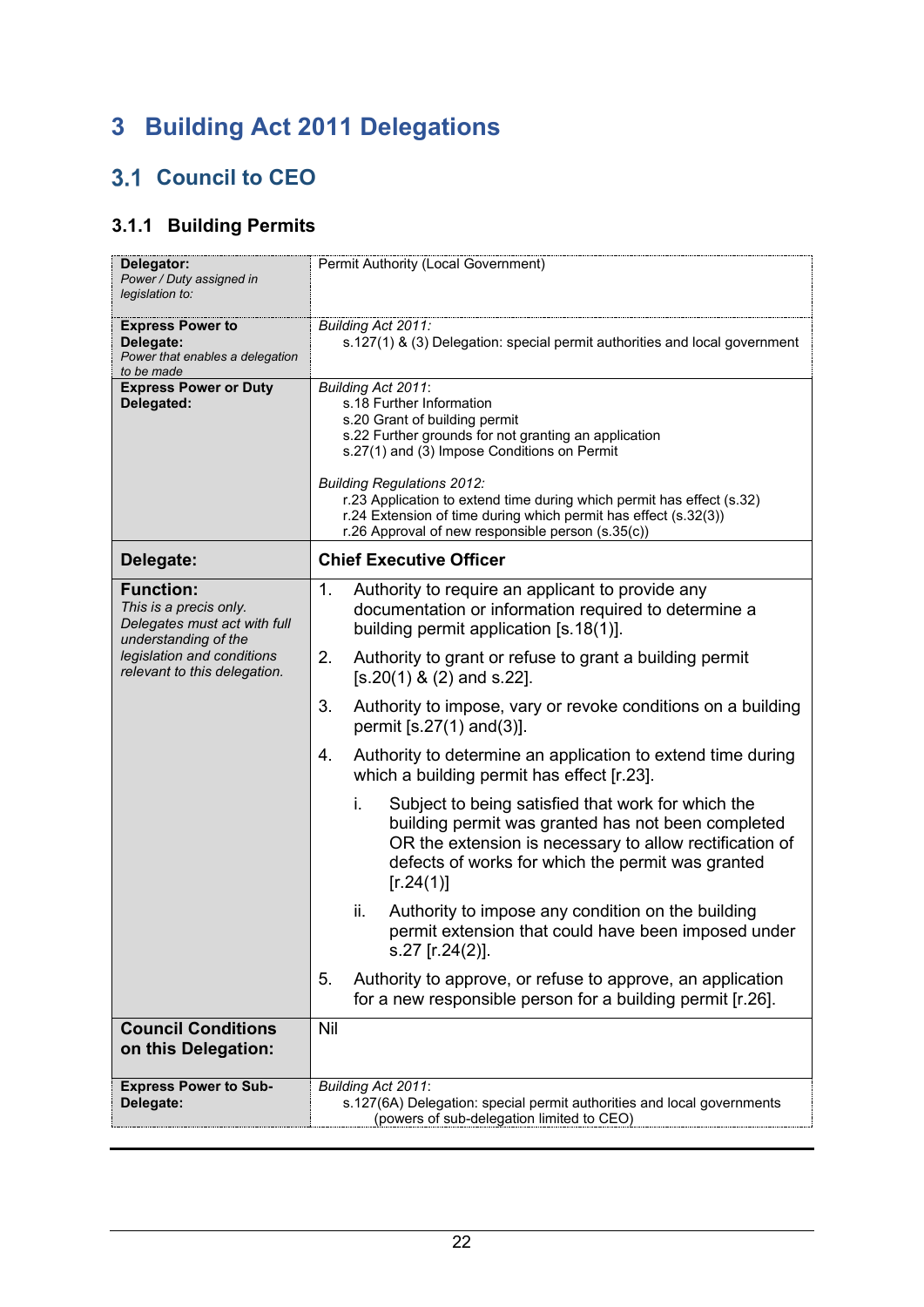#### <span id="page-22-0"></span>**3.1.2 Demolition Permits**

| Delegator:<br>Power / Duty assigned in<br>legislation to:                                          | Permit Authority (Local Government)                                                                                                                                                                                                                                                                                                                                                                                           |
|----------------------------------------------------------------------------------------------------|-------------------------------------------------------------------------------------------------------------------------------------------------------------------------------------------------------------------------------------------------------------------------------------------------------------------------------------------------------------------------------------------------------------------------------|
| <b>Express Power to</b><br>Delegate:<br>Power that enables a delegation<br>to be made              | Building Act 2011:<br>s.127(1) & (3) Delegation: special permit authorities and local government                                                                                                                                                                                                                                                                                                                              |
| <b>Express Power or Duty</b><br>Delegated:                                                         | Building Act 2011:<br>s.18 Further Information<br>s.21 Grant of demolition permit<br>s.22 Further grounds for not granting an application<br>s.27(1) and (3) Impose Conditions on Permit<br><b>Building Regulations 2012</b><br>r.23 Application to extend time during which permit has effect (s.32)<br>r.24 Extension of time during which permit has effect (s.32(3))<br>r.26 Approval of new responsible person (s.35(c)) |
| Delegate:                                                                                          | <b>Chief Executive Officer</b>                                                                                                                                                                                                                                                                                                                                                                                                |
| <b>Function:</b><br>This is a precis only.<br>Delegates must act with full<br>understanding of the | Authority to require an applicant to provide any<br>1 <sub>1</sub><br>documentation or information required to determine a<br>demolition permit application [s.18(1)].                                                                                                                                                                                                                                                        |
| legislation and conditions<br>relevant to this delegation.                                         | Authority to grant or refuse to grant a demolition permit on<br>2.<br>the basis that all s.21(1) requirements have been satisfied<br>$[s.20(1) 8 (2)$ and s.22].                                                                                                                                                                                                                                                              |
|                                                                                                    | 3.<br>Authority to impose, vary or revoke conditions on a<br>demolition permit $[s.27(1)$ and $(3)]$ .                                                                                                                                                                                                                                                                                                                        |
|                                                                                                    | Authority to determine an application to extend time during<br>4.<br>which a demolition permit has effect [r.23].                                                                                                                                                                                                                                                                                                             |
|                                                                                                    | Subject to being satisfied that work for which the<br>i.<br>demolition permit was granted has not been<br>completed OR the extension is necessary to allow<br>rectification of defects of works for which the permit<br>was granted $[r.24(1)]$                                                                                                                                                                               |
|                                                                                                    | Authority to impose any condition on the demolition<br>ii.<br>permit extension that could have been imposed under<br>s.27 [r.24(2)].                                                                                                                                                                                                                                                                                          |
|                                                                                                    | Authority to approve, or refuse to approve, an application<br>5.<br>for a new responsible person for a demolition permit [r.26].                                                                                                                                                                                                                                                                                              |
| <b>Council Conditions</b><br>on this Delegation:                                                   | Nil                                                                                                                                                                                                                                                                                                                                                                                                                           |
| <b>Express Power to Sub-</b><br>Delegate:                                                          | Building Act 2011:<br>s.127(6A) Delegation: special permit authorities and local governments<br>(powers of sub-delegation limited to CEO)                                                                                                                                                                                                                                                                                     |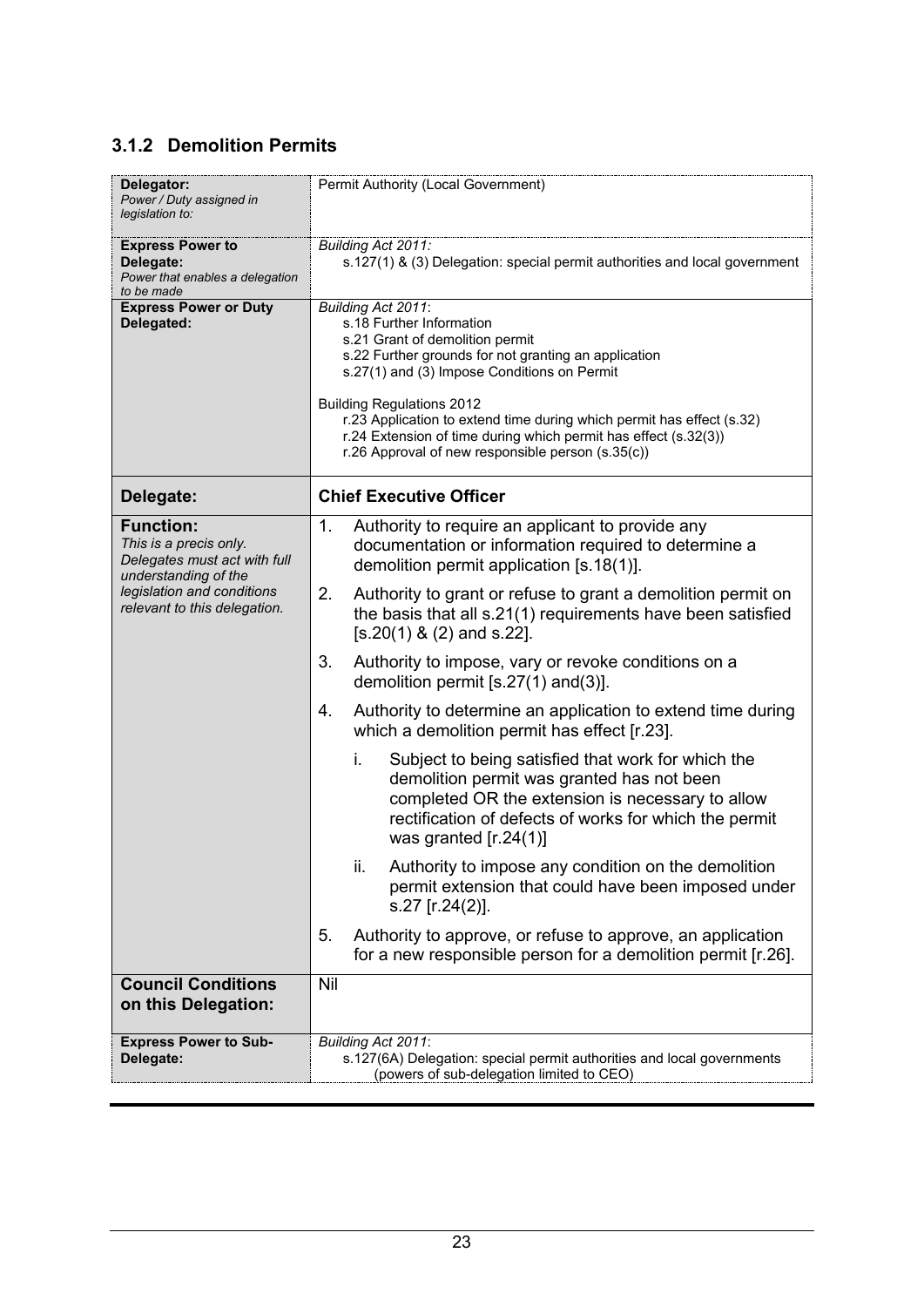### <span id="page-23-0"></span>**3.1.3 Occupancy Permits or Building Approval Certificates**

| Delegator:<br>Power / Duty assigned in<br>legislation to:                                          | Permit Authority (Local Government)                                                                                                                                                                                                                                                                                                                                          |
|----------------------------------------------------------------------------------------------------|------------------------------------------------------------------------------------------------------------------------------------------------------------------------------------------------------------------------------------------------------------------------------------------------------------------------------------------------------------------------------|
| <b>Express Power to</b><br>Delegate:<br>Power that enables a delegation<br>to be made              | Building Act 2011:<br>s.127(1) & (3) Delegation: special permit authorities and local government                                                                                                                                                                                                                                                                             |
| <b>Express Power or Duty</b><br>Delegated:                                                         | Building Act 2011:<br>s.55 Further information<br>s.58 Grant of occupancy permit, building approval certificate<br>s.62(1) and (3) Conditions imposed by permit authority<br>s.65(4) Extension of period of duration<br><b>Building Regulations 2012</b><br>r.40 Extension of period of duration of time limited occupancy permit or<br>building approval certificate (s.65) |
| Delegate:                                                                                          | <b>Chief Executive Officer</b>                                                                                                                                                                                                                                                                                                                                               |
| <b>Function:</b><br>This is a precis only.<br>Delegates must act with full<br>understanding of the | 1.<br>Authority to require an applicant to provide any<br>documentation or information required in order to<br>determine an application [s.55].                                                                                                                                                                                                                              |
| legislation and conditions<br>relevant to this delegation.                                         | Authority to grant, refuse to grant or to modify an<br>2.<br>occupancy permit or building approval certificate [s.58].                                                                                                                                                                                                                                                       |
|                                                                                                    | 3.<br>Authority to impose, add, vary or revoke conditions on an<br>occupancy permit [s.62(1) and (3)].                                                                                                                                                                                                                                                                       |
|                                                                                                    | Authority to extend, or refuse to extend, the period in which<br>$4_{-}$<br>an occupancy permit or modification or building approval<br>certificate has effect [s.65(4) and r.40].                                                                                                                                                                                           |
| <b>Council Conditions</b><br>on this Delegation:                                                   | Nil                                                                                                                                                                                                                                                                                                                                                                          |
| <b>Express Power to Sub-</b><br>Delegate:                                                          | Building Act 2011:<br>s.127(6A) Delegation: special permit authorities and local governments<br>(powers of sub-delegation limited to CEO)                                                                                                                                                                                                                                    |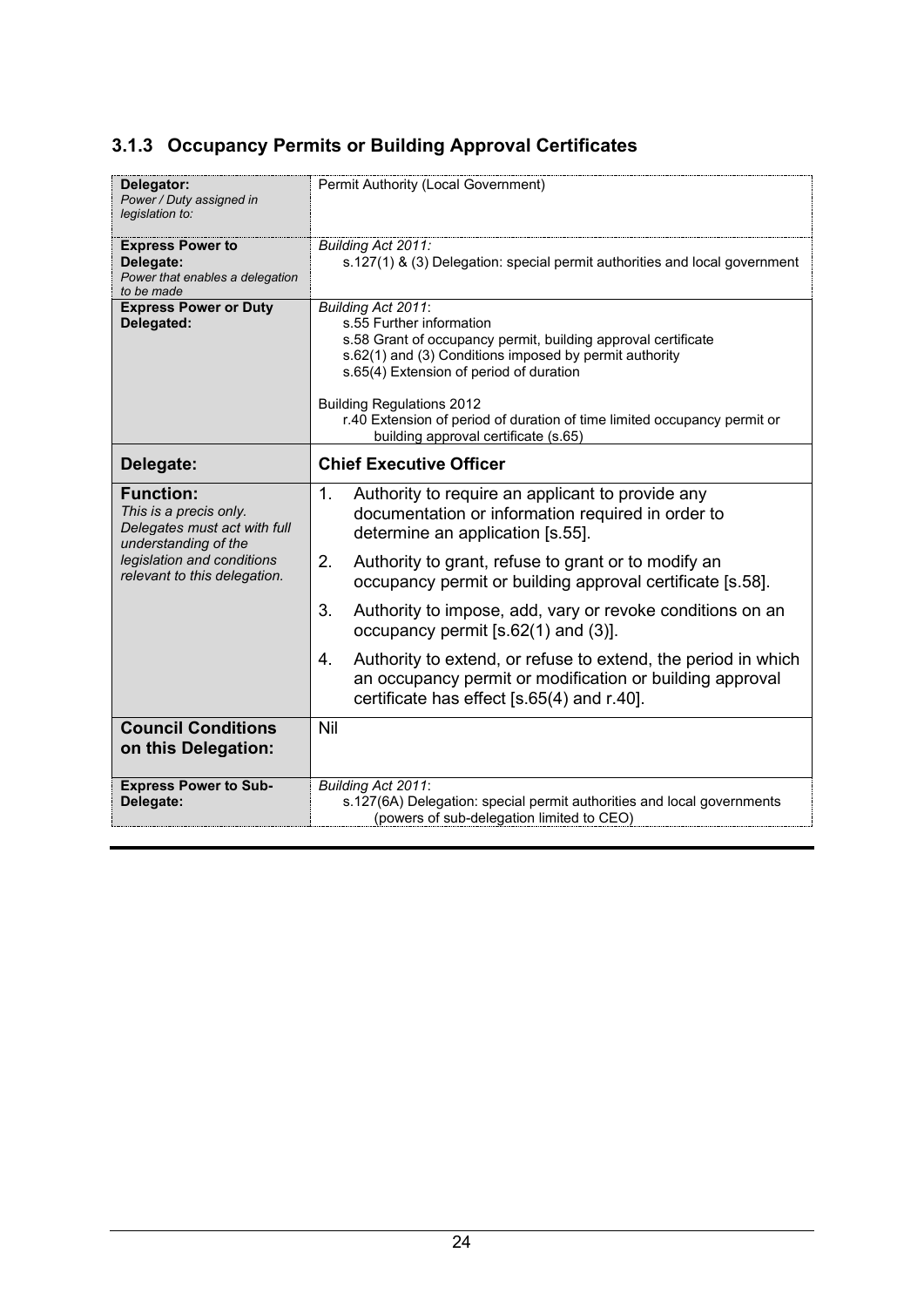## <span id="page-24-0"></span>**3.1.4 Inspection and Copies of Building Records**

| Delegator:<br>Power / Duty assigned in<br>legislation to:                                                                                                        | Permit Authority (Local Government)                                                                                                       |
|------------------------------------------------------------------------------------------------------------------------------------------------------------------|-------------------------------------------------------------------------------------------------------------------------------------------|
| <b>Express Power to</b><br>Delegate:<br>Power that enables a delegation<br>to be made                                                                            | Building Act 2011:<br>s.127(1) & (3) Delegation: special permit authorities and local government                                          |
| <b>Express Power or Duty</b><br>Delegated:                                                                                                                       | Building Act 2011:<br>s.131(2) Inspection, copies of building records                                                                     |
| Delegate:                                                                                                                                                        | <b>Chief Executive Officer</b>                                                                                                            |
| <b>Function:</b><br>This is a precis only.<br>Delegates must act with full<br>understanding of the<br>legislation and conditions<br>relevant to this delegation. | 1.<br>Authority to determine an application from an interested<br>person to inspect and copy a building record [s.131(2)].                |
| <b>Council Conditions</b><br>on this Delegation:                                                                                                                 | Nil                                                                                                                                       |
| <b>Express Power to Sub-</b><br>Delegate:                                                                                                                        | Building Act 2011:<br>s.127(6A) Delegation: special permit authorities and local governments<br>(powers of sub-delegation limited to CEO) |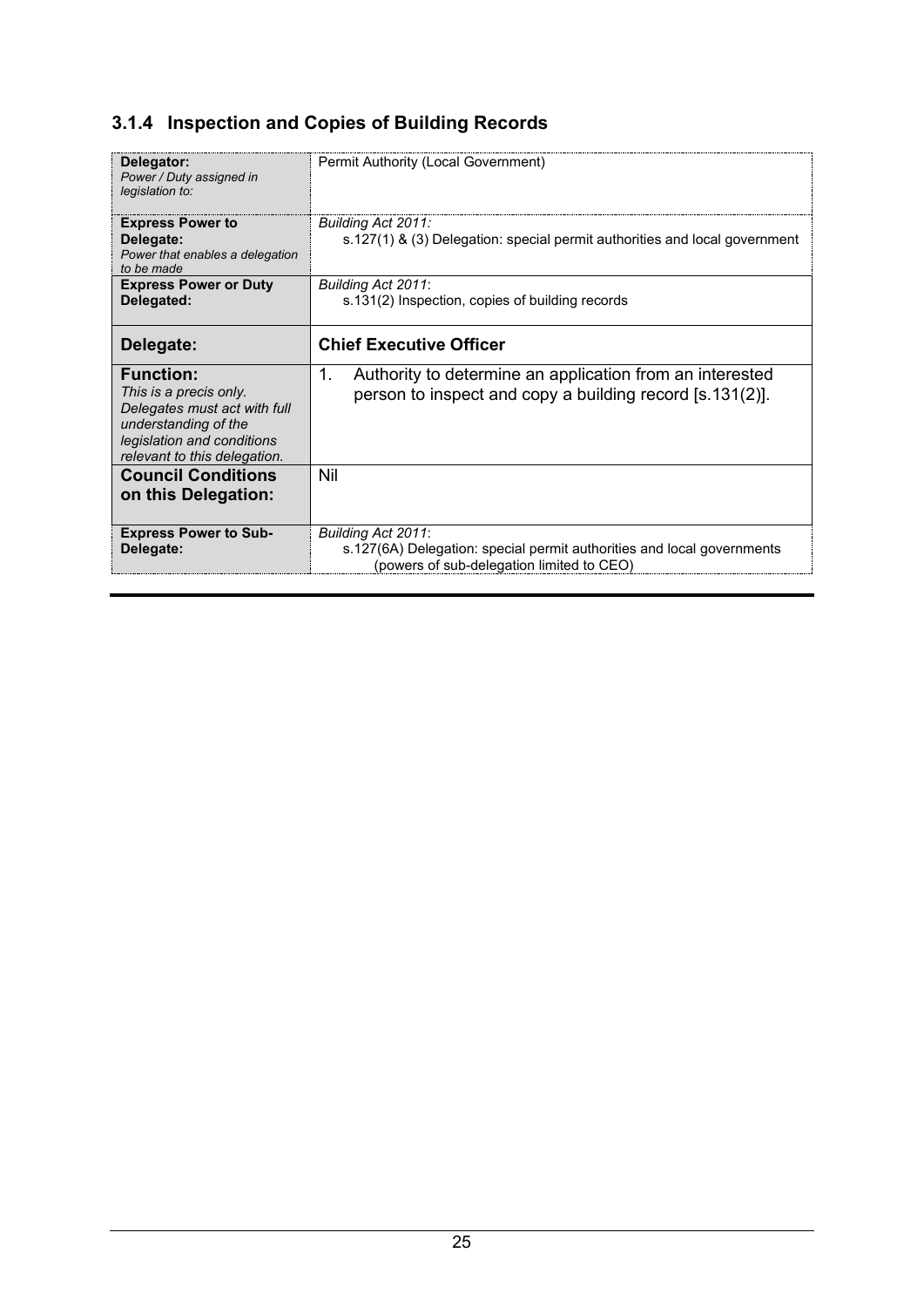## <span id="page-25-0"></span>**3.1.5 Appoint approved officers and authorised officers**

| Delegator:<br>Power / Duty assigned in<br>legislation to:                                                                                                        | <b>Local Government</b>                                                                                                                                                                                                                                                                                                                                                                                                      |
|------------------------------------------------------------------------------------------------------------------------------------------------------------------|------------------------------------------------------------------------------------------------------------------------------------------------------------------------------------------------------------------------------------------------------------------------------------------------------------------------------------------------------------------------------------------------------------------------------|
| <b>Express Power to</b><br>Delegate:<br>Power that enables a delegation<br>to be made                                                                            | Building Act 2011:<br>s.127(1) & (3) Delegation: special permit authorities and local government                                                                                                                                                                                                                                                                                                                             |
| <b>Express Power or Duty</b><br>Delegated:                                                                                                                       | <b>Building Regulations 2012:</b><br>r.70 Approved officers and authorised officers                                                                                                                                                                                                                                                                                                                                          |
| Delegate:                                                                                                                                                        | <b>Chief Executive Officer</b>                                                                                                                                                                                                                                                                                                                                                                                               |
| <b>Function:</b><br>This is a precis only.<br>Delegates must act with full<br>understanding of the<br>legislation and conditions<br>relevant to this delegation. | Authority to appoint an approved officer for the purposes<br>$1_{-}$<br>of section 6(a) of the Criminal Procedure Act 2004, in<br>accordance with Building Regulation 70(1) and (1A).<br>2 <sub>1</sub><br>Authority to appoint an <b>authorised officer</b> for the<br>purposes of section 6(b) of the Criminal Procedure Act 2004, in<br>accordance with regulation 70(2).                                                 |
| <b>Council Conditions</b><br>on this Delegation:                                                                                                                 | NOTE: Only employees that also have CEO delegated power<br>under sections 9.19 or 9.20 of the Local Government<br>Act 1995 may be appointed as "approved officers".<br>NOTE: Only employees that are also appointed as authorised<br>persons in accordance with s 9.10 of the Local<br>Government Act 1995 for the purpose of performing<br>functions under s 9.16 of that Act may be appointed as<br>"authorised officers". |
| <b>Express Power to Sub-</b><br>Delegate:                                                                                                                        | Building Act 2011:<br>s.127(6A) Delegation: special permit authorities and local governments<br>(powers of sub-delegation limited to CEO)                                                                                                                                                                                                                                                                                    |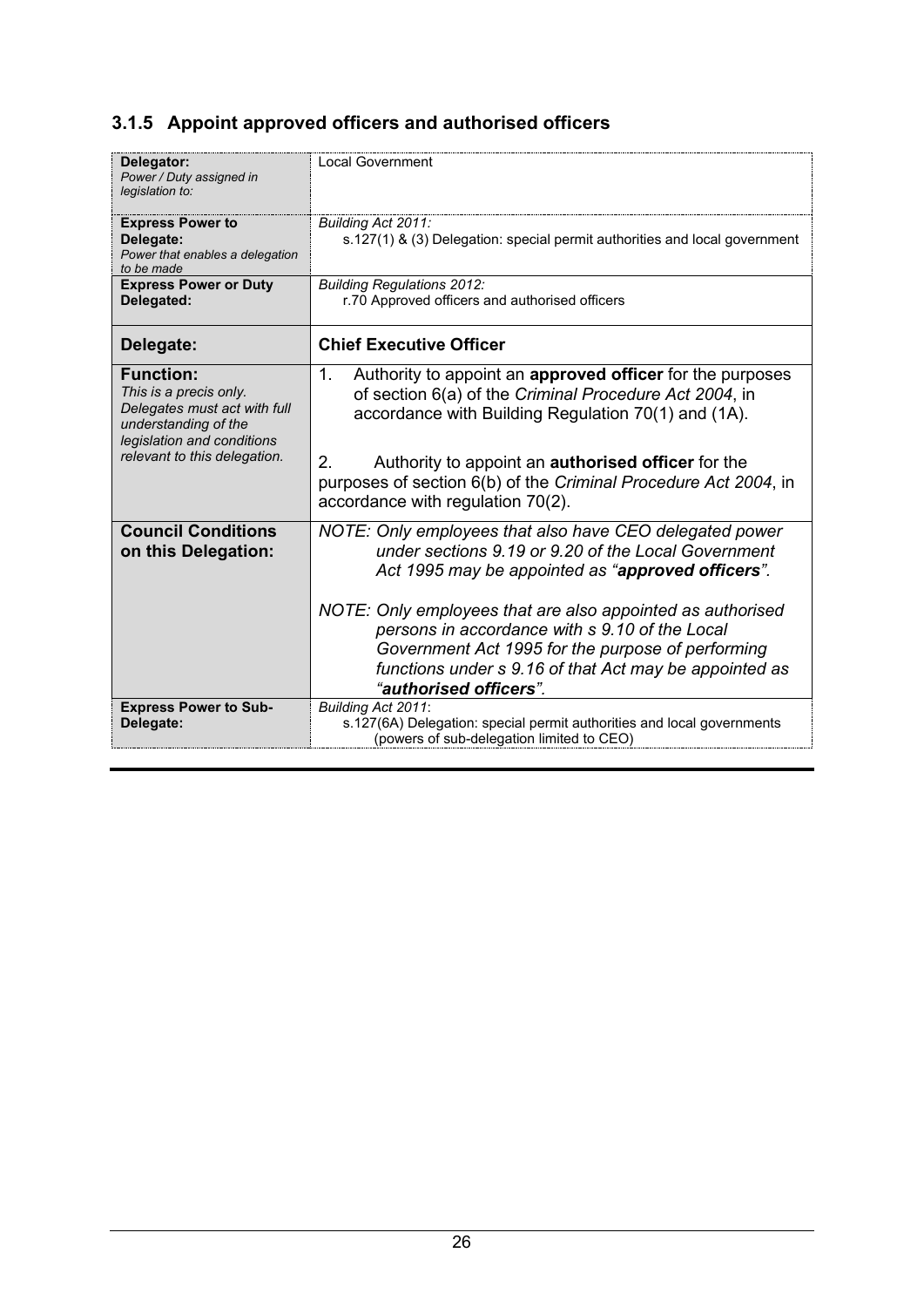# <span id="page-26-0"></span>**4 Cat Act 2011 Delegations**

## <span id="page-26-1"></span>**4.1 Council to CEO**

## <span id="page-26-2"></span>**4.1.1 Cat Registrations**

| Delegator:<br>Power / Duty assigned in<br>legislation to:                                                                                                        | <b>Local Government</b>                                                                                                                                                                                                             |
|------------------------------------------------------------------------------------------------------------------------------------------------------------------|-------------------------------------------------------------------------------------------------------------------------------------------------------------------------------------------------------------------------------------|
| <b>Express Power to</b><br>Delegate:<br>Power that enables a delegation<br>to be made                                                                            | Cat Act 2011:<br>s.44 Delegation by local government                                                                                                                                                                                |
| <b>Express Power or Duty</b><br>Delegated:                                                                                                                       | Cat Act 2011:<br>s.9 Registration<br>s.10 Cancellation of registration<br>s.11 Registration numbers, certificates and tags<br>Cat Regulations 2012<br>Schedule 3, cl.1(4) Fees Payable                                              |
| Delegate:                                                                                                                                                        | <b>Chief Executive Officer</b>                                                                                                                                                                                                      |
| <b>Function:</b><br>This is a precis only.<br>Delegates must act with full<br>understanding of the<br>legislation and conditions<br>relevant to this delegation. | 1.<br>Authority to grant, or refuse to grant, a cat registration or<br>renewal of a cat registration $[s.9(1)].$                                                                                                                    |
|                                                                                                                                                                  | 2.<br>Authority to refuse to consider an application for<br>registration or renewal where an applicant does not comply<br>with a requirement to give any document or information<br>required to determine the application [s.9(6)]. |
|                                                                                                                                                                  | 3.<br>Authority to cancel a cat registration [s.10].                                                                                                                                                                                |
|                                                                                                                                                                  | 4.<br>Authority to give the cat owner a new registration certificate<br>or tag, if satisfied that the original has been stolen, lost,<br>damaged or destroyed [s.11(2)].                                                            |
|                                                                                                                                                                  | 5.<br>Authority to reduce or waive a registration or approval to<br>breed fee, in respect of any individual cat or any class of<br>cats within the Shire's District [Regs. Sch. 3 cl.1(4)].                                         |
| <b>Council Conditions</b><br>on this Delegation:                                                                                                                 | Notices of decisions must include advice as to Objection<br>a.<br>and Review rights in accordance with Part 4, Division 5 of<br>the Cat Act 2011.                                                                                   |
| <b>Express Power to Sub-</b><br>Delegate:                                                                                                                        | Cat Act 2011:<br>s.45 Delegation by CEO of local government                                                                                                                                                                         |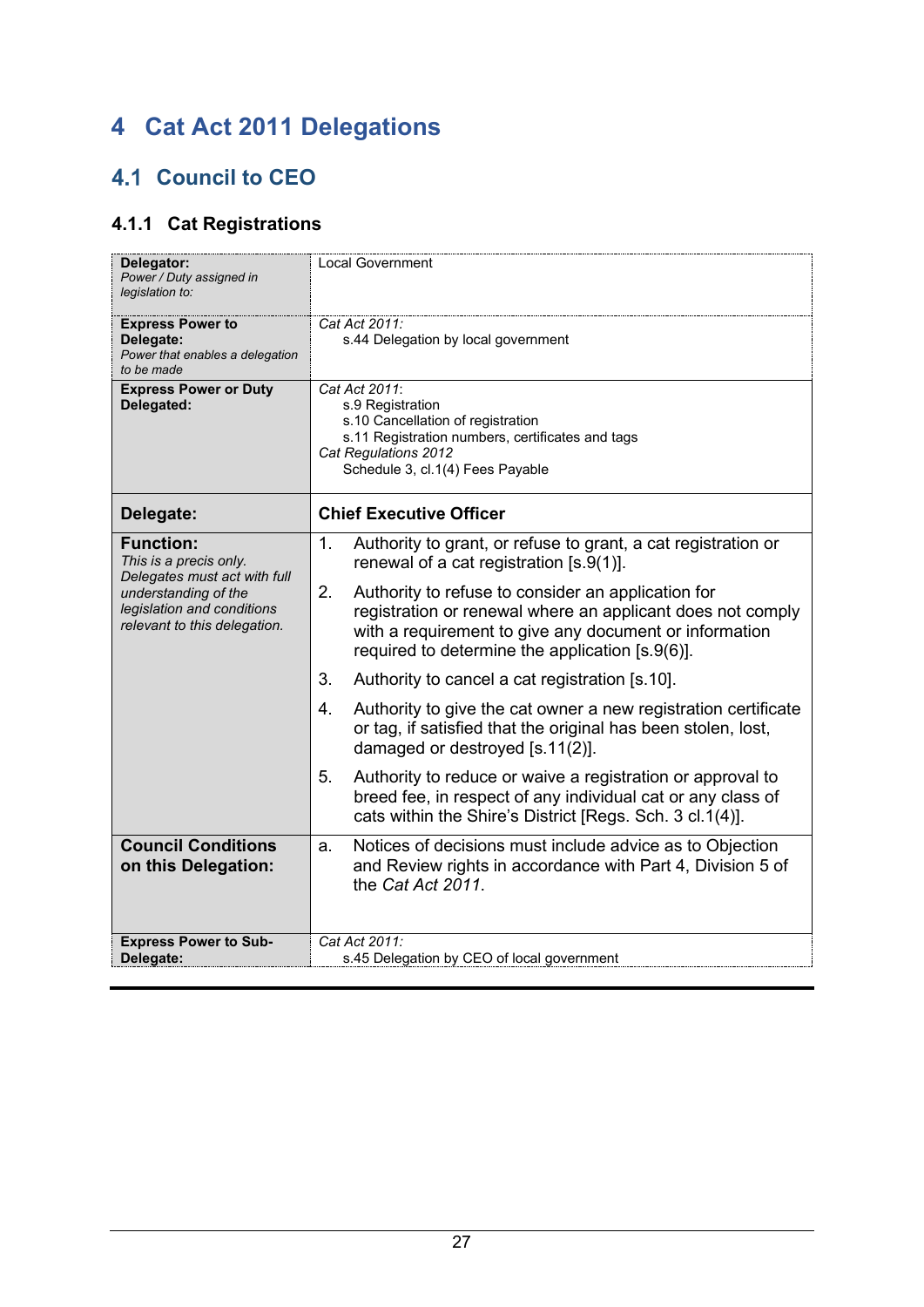# <span id="page-27-0"></span>**5 Food Act 2008 Delegations**

### <span id="page-27-1"></span>**5.1 Council to CEO**

### <span id="page-27-2"></span>**5.1.1 Food Business Registrations**

| Delegator:<br>Power / Duty assigned in<br>legislation to:                                                                                                        | <b>Local Government</b>                                                                                                                                                                                                                                                                                       |
|------------------------------------------------------------------------------------------------------------------------------------------------------------------|---------------------------------------------------------------------------------------------------------------------------------------------------------------------------------------------------------------------------------------------------------------------------------------------------------------|
| <b>Express Power to</b><br>Delegate:<br>Power that enables a delegation<br>to be made                                                                            | Food Act 2008:<br>s.118Functions of enforcement agencies and delegation<br>(2)(b) Enforcement agency may delegate a function conferred on it<br>(3) Delegation subject to conditions [s.119] and guidelines adopted<br>[s.120]<br>(4) Sub-delegation permissible only if expressly provided in<br>regulations |
| <b>Express Power or Duty</b><br>Delegated:                                                                                                                       | Food Act 2008:<br>s.110(1) and (5) Registration of food business<br>s.112 Variation of conditions or cancellation of registration of food<br>businesses                                                                                                                                                       |
| Delegate:                                                                                                                                                        | <b>Chief Executive Officer</b>                                                                                                                                                                                                                                                                                |
| <b>Function:</b><br>This is a precis only.<br>Delegates must act with full<br>understanding of the<br>legislation and conditions<br>relevant to this delegation. | Authority to consider applications and determine<br>1.<br>registration of a food business and grant the application<br>with or without conditions or refuse the registration<br>$[s.110(1)$ and $(5)].$<br>Authority to vary the conditions or cancel the registration of<br>2.<br>a food business [s.112].   |
| <b>Council Conditions</b><br>on this Delegation:                                                                                                                 | In accordance with s.118(3)(b), this delegation is subject to<br>a.<br>relevant Department of Health CEO Guidelines, as<br>amended from time to time, including but not limited to:                                                                                                                           |
|                                                                                                                                                                  | Food Act 2008 Regulatory Guideline No.1 Introduction<br>$\bullet$<br>of Regulatory Food Safety Auditing in WA<br>Food Unit Fact Sheet 8 - Guide to Regulatory<br>Guideline No.1<br><b>WA Priority Classification System</b><br>Verification of Food Safety Program Guideline<br>$\bullet$                     |
| <b>Express Power to Sub-</b><br>Delegate:                                                                                                                        | NIL - Food Regulations 2009 do not provide for sub-delegation.                                                                                                                                                                                                                                                |